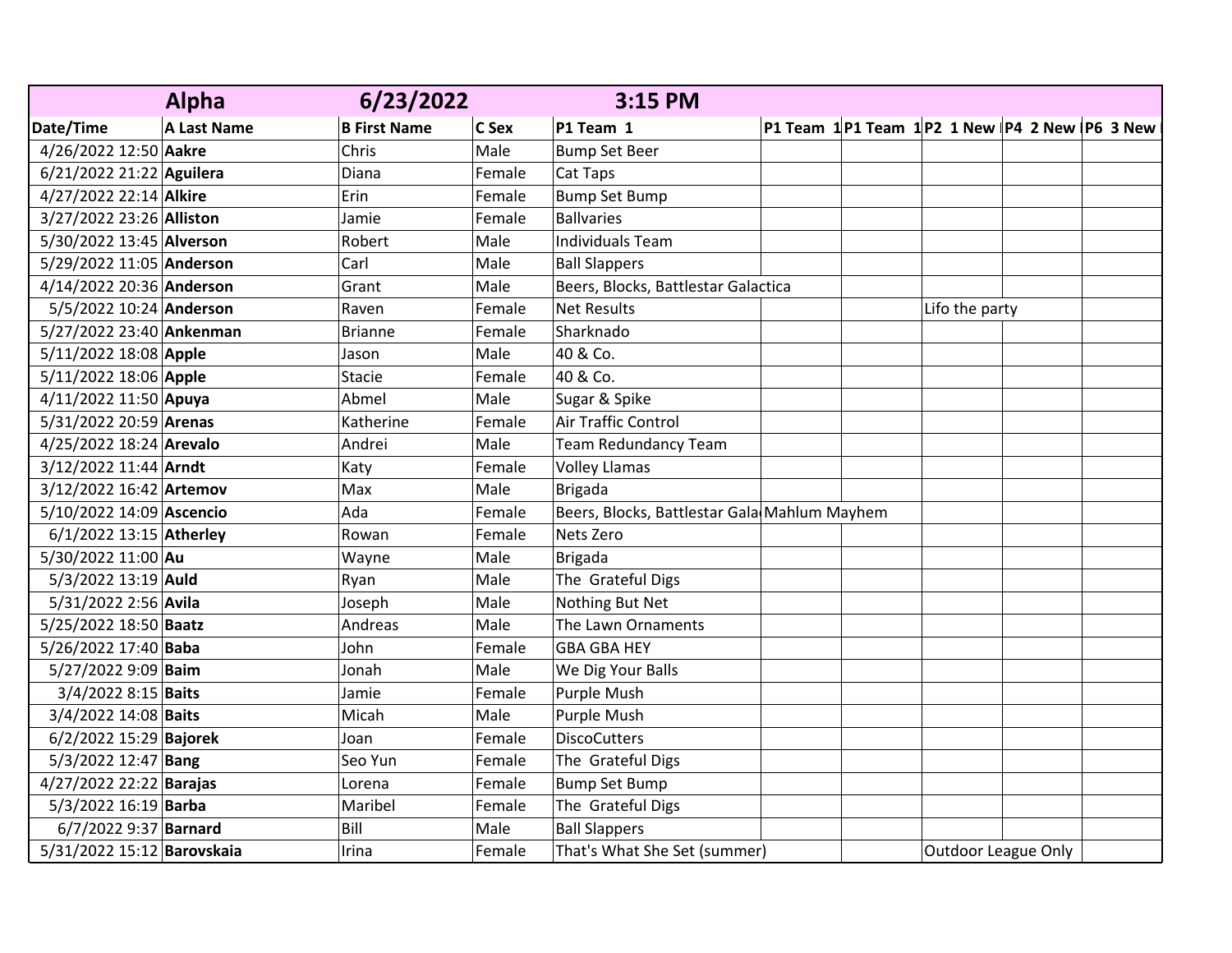| 6/2/2022 17:56 Bartlett    | <b>Brian</b> | Male   | Back That Ace Up              |             |              |  |
|----------------------------|--------------|--------|-------------------------------|-------------|--------------|--|
| 4/26/2022 13:06 Bartlett   | Mike         | Male   | <b>Bump Set Beer</b>          |             |              |  |
| 6/7/2022 14:32 Baruah      | Arunav       | Male   | Kills, Points, Floaters & Fun |             |              |  |
| 4/26/2022 11:39 Baterina   | Oscar        | Male   | <b>Block Party</b>            | Set Knit Up |              |  |
| 3/4/2022 1:08 Baumler      | Scott        | Male   | <b>Team Artichoke</b>         |             |              |  |
| 4/5/2022 19:37 Bayer       | Erin         | Female | [REDACTED]                    |             |              |  |
| 4/22/2022 16:43 Beamish    | Sophia       | Female | <b>Pancakes and Butter</b>    |             |              |  |
| 3/4/2022 12:29 Beatima     | Michael      | Male   | <b>Ballvaries</b>             |             | Andrew Smith |  |
| 3/16/2022 13:59 Becker     | Laura        | Female | <b>Team Clark Nuber</b>       |             |              |  |
| 3/10/2022 23:41 Bentler    | Matthew      | Male   | <b>SO HAWT</b>                |             |              |  |
| 5/1/2022 14:10 Berezovsky  | Leo          | Male   | Purple Mush                   |             |              |  |
| 4/27/2022 22:52 Bergk      | Uwe          | Male   | <b>Team Schnitzel</b>         |             |              |  |
| 5/19/2022 13:38 Beyer      | Jennifer     | Female | The Rush                      |             |              |  |
| 6/1/2022 14:11 Beymer      | Conrad       | Male   | Cutterheadz                   |             |              |  |
| 5/23/2022 21:34 Bez        | Jonathon     | Male   | Call Before You Dig           |             |              |  |
| 6/9/2022 15:26 Bibeau      | Amber        | Female | Nets Zero                     |             |              |  |
| 6/1/2022 10:39 Blackman    | Jake         | Male   | <b>Team Redundancy Team</b>   |             |              |  |
| 4/8/2022 12:39 Blair       | Corri        | Female | Sugar & Spike                 |             |              |  |
| 3/6/2022 15:41 Blosser     | Kaylynn      | Female | <b>TeamWorks</b>              |             |              |  |
| 3/6/2022 17:29 Blosser     | Robert       | Male   | <b>TeamWorks</b>              |             |              |  |
| 6/21/2022 22:10 Blum       | Alexandra    | Female | Setters of Catan              |             |              |  |
| 6/6/2022 22:29 Bogenschutz | Kate         | Female | <b>GBA GBA HEY</b>            |             |              |  |
| 3/7/2022 10:15 Boice       | Karter       | Female | <b>TeamWorks</b>              |             |              |  |
| 5/17/2022 16:53 Bon        | Reth         | Male   | Spike It Like It's Hot!       |             |              |  |
| 5/17/2022 10:38 Bonnes     | Austin       | Male   | The Rush                      |             |              |  |
| 5/2/2022 10:55 Boots       | Temyka       | Female | <b>Flying Buttresses</b>      |             |              |  |
| 5/2/2022 11:31 BORGEN      | <b>CASEY</b> | Male   | Dig It                        |             |              |  |
| 6/1/2022 15:50 Borowski    | Dylan        | Male   | Nets Zero                     |             |              |  |
| 5/12/2022 12:15 Bostwick   | Leah         | Female | <b>Bump Set Bump</b>          |             |              |  |
| 6/2/2022 18:28 Boudreaux   | Jevon        | Male   | SightLife/CorneaGen           |             |              |  |
| 3/13/2022 11:49 Boyd       | Olivia       | Female | How I Set Your Mother         |             |              |  |
| 5/31/2022 0:36 Bragg       | Austin       | Male   | Dolls & Balls                 |             |              |  |
| 5/26/2022 15:02 Brandel    | Elizabeth    | Female | <b>Bump n Brew</b>            |             |              |  |
| 6/9/2022 13:47 Braun       | Gary         | Male   | That's What She Set (summer)  |             |              |  |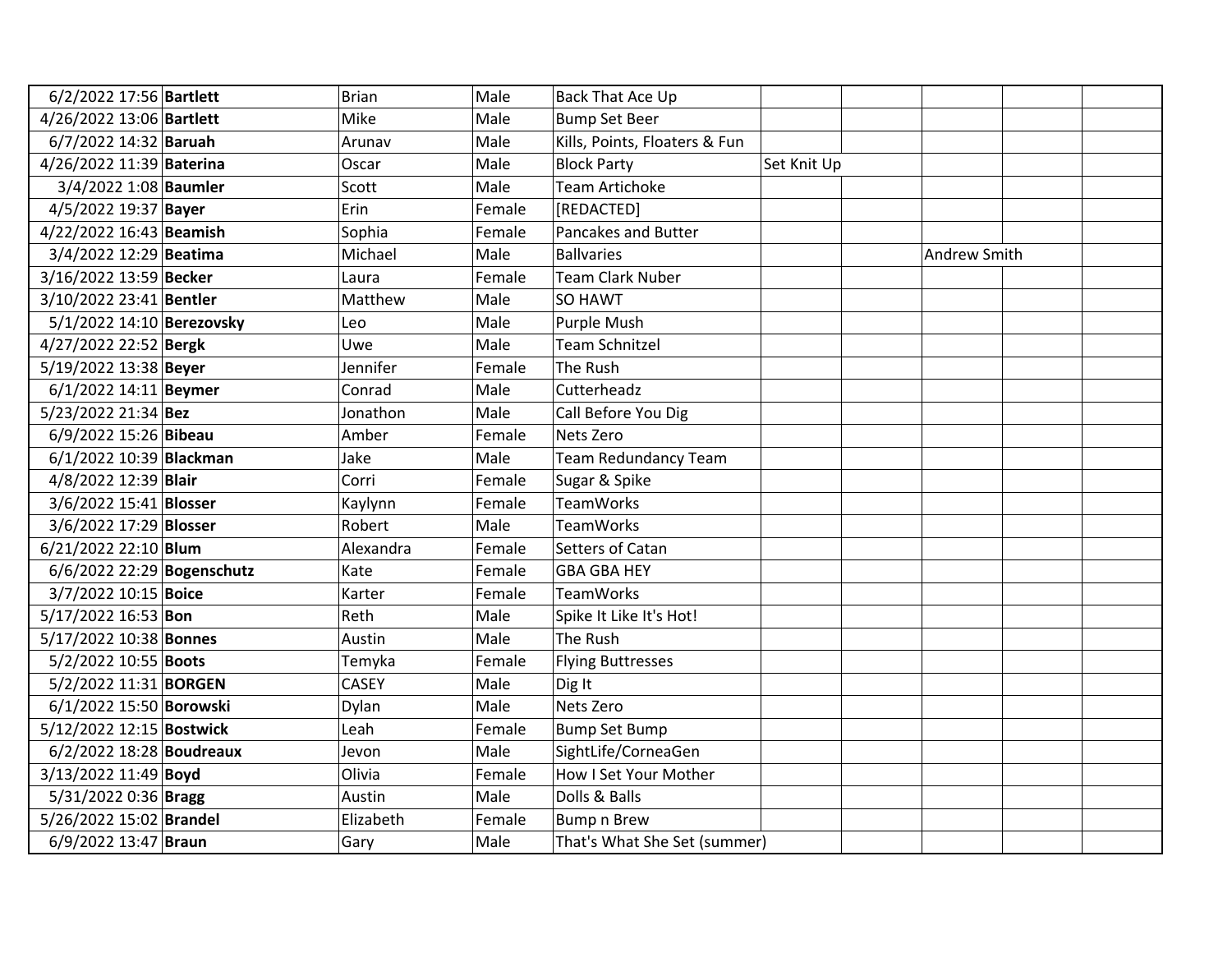| 5/24/2022 10:53 Braun      | <b>Nick</b>    | Male   | Call Before You Dig                 |                         |                 |
|----------------------------|----------------|--------|-------------------------------------|-------------------------|-----------------|
| 5/17/2022 23:07 Breigenzer | Anna           | Female | Eatin' Ace                          |                         |                 |
| 3/12/2022 19:20 Brennan    | Patrick        | Male   | Mud Wasps                           | Purple Cobras           |                 |
| 6/2/2022 9:39 Breser       | Mike           | Male   | Pour Sports                         |                         |                 |
| 5/23/2022 10:57 Bridges    | Kerri          | Female | Dolls & Balls                       |                         |                 |
| 3/13/2022 17:05 Briggs     | Austin         | Male   | <b>Individuals Team</b>             |                         |                 |
| 5/27/2022 19:03 Brown      | Cari           | Female | Dolls & Balls                       |                         |                 |
| 4/4/2022 10:06 Brown       | Cary           | Male   | Dolls & Balls                       |                         |                 |
| 5/29/2022 14:06 Brown      | Daniel         | Male   | Volleybeans                         | Order Up!               |                 |
| 4/8/2022 11:42 Brown       | Erynn          | Female | <b>Team Clark Nuber</b>             |                         |                 |
| 5/12/2022 10:29 Broznowski | Tom            | Male   | The Rush                            |                         |                 |
| 6/15/2022 12:07 Burke      | Cecilia        | Female | <b>DiscoCutters</b>                 |                         |                 |
| 4/28/2022 8:47 Burroughs   | <b>Barbara</b> | Female | the Distractables                   |                         |                 |
| 6/2/2022 10:15 Cahill      | Fiona          | Female | The Lawn Ornaments                  |                         |                 |
| 6/15/2022 12:51 Calderon   | Luis           | Male   | That's What She Set (summer)        |                         |                 |
| 4/25/2022 14:36 Caldwell   | Samantha       | Female | Spiny Bumpsuckers                   |                         |                 |
| 5/1/2022 11:57 Campbell    | Dace           | Male   | <b>Team Schnitzel</b>               |                         |                 |
| 5/24/2022 23:17 Campos     | Andrick        | Male   | Let's Get Fiscal                    |                         |                 |
| 5/24/2022 11:48 Cantor     | Emma           | Female | Dig It                              |                         |                 |
| 4/6/2022 21:59 Cantrell    | Ben            | Male   | <b>Individuals Team</b>             | Please Dink Responsibly |                 |
| 6/14/2022 16:12 Carlander  | Stefanie       | Female | Cat Taps                            |                         |                 |
| 5/24/2022 17:28 Caro       | Lews           | Male   | Spikedelics                         |                         | Zach Moore      |
| 5/5/2022 9:45 Carr         | Christine      | Female | the Distractables                   |                         |                 |
| 5/28/2022 14:00 Carroll    | Nicole         | Female | <b>Team Redundancy Team</b>         |                         |                 |
| 6/16/2022 15:30 Cartwright | Austin         | Male   | <b>Team Clark Nuber</b>             |                         |                 |
| 6/2/2022 20:08 Cashman     | Michael        | Male   | Notorious D.I.G.                    |                         | Dave Gulotta    |
| 6/23/2022 9:18 Cermak      | Ginger         | Female | <b>Team Clark Nuber</b>             |                         |                 |
| 5/16/2022 13:23 Chan       | Christine      | Female | Spike It Like It's Hot!             |                         |                 |
| 6/17/2022 14:55 Chan       | Eric           | Male   | SightLife/CorneaGen                 |                         |                 |
| 5/24/2022 12:38 Chan       | Scheer         | Male   | Mahlum Mayhem                       |                         |                 |
| 3/12/2022 20:49 Chan       | Gough          | Male   | Hits & Giggles                      |                         |                 |
| 5/26/2022 16:24 Chang      | Ashley         | Female | Please Dink Responsibly             |                         |                 |
| 4/8/2022 12:45 Chang       | Colin          | Male   | Beers, Blocks, Battlestar Galactica |                         | <b>Ben Todd</b> |
| 5/26/2022 12:31 Chao       | Cara           | Female | Spikedelics                         |                         | Zach Moore      |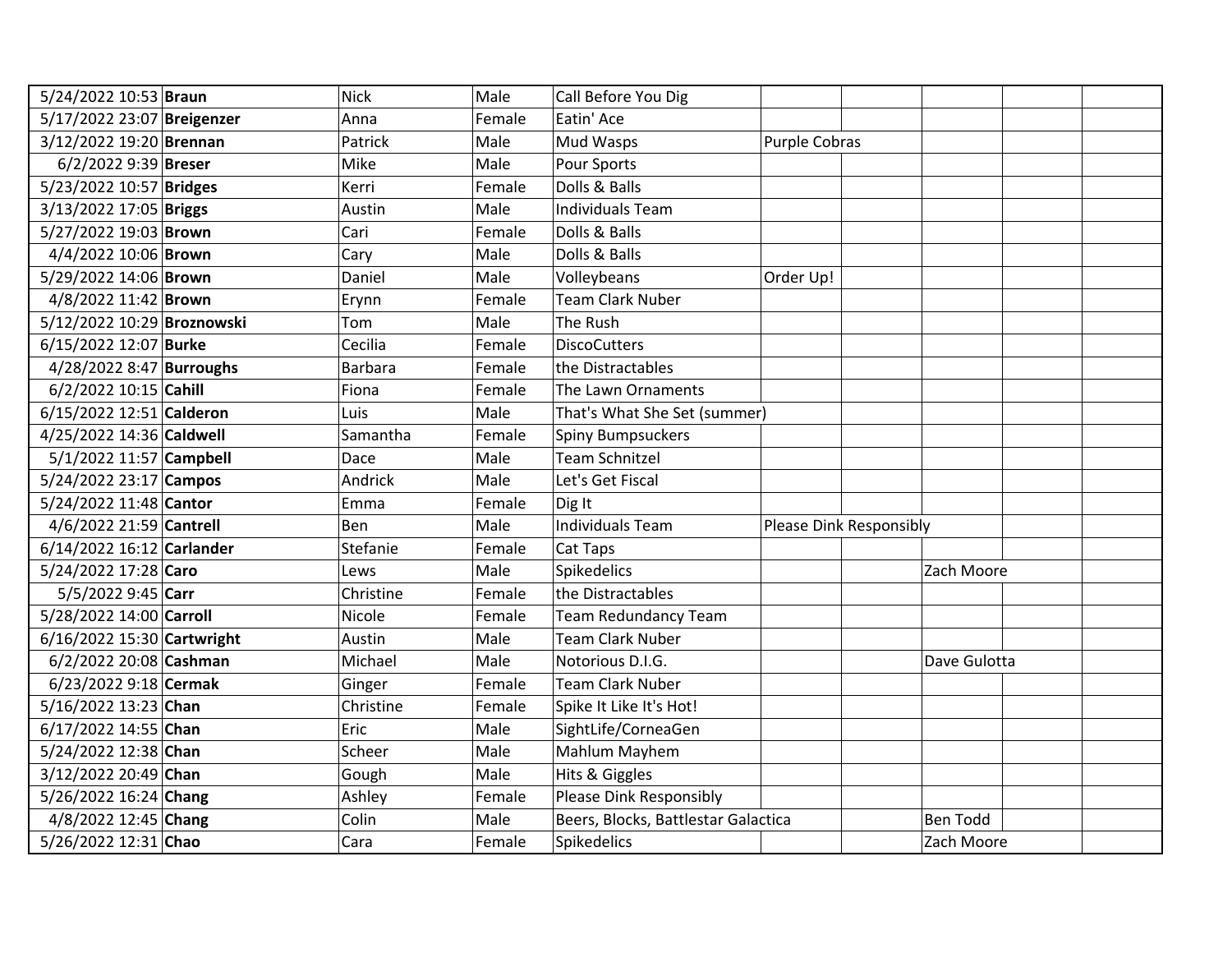| 4/11/2022 10:40 Chau          | Mimi         | Female | SightLife/CorneaGen           |             |               |             |
|-------------------------------|--------------|--------|-------------------------------|-------------|---------------|-------------|
| 5/30/2022 23:13 Chausow       | Stephanie    | Female | Kills, Points, Floaters & Fun |             |               |             |
| 3/4/2022 2:21 Chen            | Calvin       | Male   | ? (Don't have a team yet)     |             |               |             |
| 3/12/2022 15:16 chen          | katharine    | Female | <b>Ballvaries</b>             |             |               |             |
| 6/23/2022 15:06 Chen          | Nicole       | Female | Order Up!                     |             |               |             |
| 4/25/2022 17:59 Chen          | Yii-Ann      | Female | Lesbihonest                   |             |               |             |
| 4/29/2022 18:09 Cheng         | Chris        | Male   | Dig It                        |             |               |             |
| 6/17/2022 12:54 Cheung        | Joletta      | Female | Pancakes and Butter           |             |               |             |
| 3/12/2022 21:03 Ching         | Tzu-Ruey     |        | Purple Mush                   |             |               |             |
| 4/19/2022 23:35 Chiu          | Fred         | Male   | <b>Team Dim Sum</b>           |             |               |             |
| 4/21/2022 13:09 Chiu          | Jasmine      | Female | <b>Team Dim Sum</b>           |             |               |             |
| 3/13/2022 0:11 Chong          | Chung Hei    | Male   | <b>Ballvaries</b>             |             |               |             |
| 6/1/2022 12:51 Chou           | Charlie      | Male   | Order Up!                     | Volleybeans |               |             |
| 4/28/2022 0:51 Chu            | William      | Male   | <b>Team Schnitzel</b>         |             | Carolyn Davis |             |
| 6/2/2022 7:35 Cihak           | Amy          | Female | <b>Stunt Squirrels</b>        |             |               |             |
| 5/30/2022 20:57 Clarke        | Lucas        | Male   | Hit it from the backrow       |             |               |             |
| 6/2/2022 11:04 Claus          | Brittney     | Female | <b>IntheNET Trolls</b>        |             |               |             |
| 5/31/2022 14:35 Coley         | Elijah       | Male   | Mahlum Mayhem                 |             |               |             |
| 5/8/2022 10:39 Comstock       | Jenna        | Female | <b>Flying Buttresses</b>      |             |               |             |
| 4/8/2022 12:29 Conley         | Della        | Female | <b>Flawlessly Salted</b>      |             |               |             |
| 5/22/2022 8:17 Cooper         | Emma         | Female | Eatin' Ace                    |             |               |             |
| 5/31/2022 11:36 Coppa         | Linda        | Female | The Rush                      |             |               |             |
| 4/25/2022 19:48 corcoran      | daniel       | Male   | <b>Flawlessly Salted</b>      |             |               |             |
| 4/26/2022 12:25 Cornell       | Bill         | Male   | <b>Bump Set Beer</b>          |             |               |             |
| 4/26/2022 12:23 Cornell       | Lily         | Female | <b>Bump Set Beer</b>          |             |               |             |
| 3/13/2022 12:11 Credgington   | Leslie       | Female | ? (Don't have a team yet)     |             |               |             |
| 5/23/2022 18:59 cronin        | blake        | Male   | <b>Crushing Terrell</b>       |             |               |             |
| 3/11/2022 11:05 Crowninshield | <b>Brice</b> | Male   | <b>Team Happy</b>             |             |               |             |
| 6/21/2022 22:11 Cruikshank    | Alex         | Male   | Setters of Catan              |             |               |             |
| 6/14/2022 16:48 Cruz          | Daniel       | Male   | <b>Team Schnitzel</b>         | Nets Zero   |               |             |
| 5/25/2022 17:48 cueno         | michael      | Male   | The Lawn Ornaments            |             |               |             |
| 4/8/2022 23:14 Culver         | Taylor       | Female | Nothing But Net               | Bump n Brew | Dave          |             |
| 4/26/2022 10:11 Culver        | Tom          | Male   | <b>Block Party</b>            | Set Knit Up |               | Volleydolls |
| 5/31/2022 10:42 Cutner        | Fiona        | Female | The Grateful Digs             |             |               |             |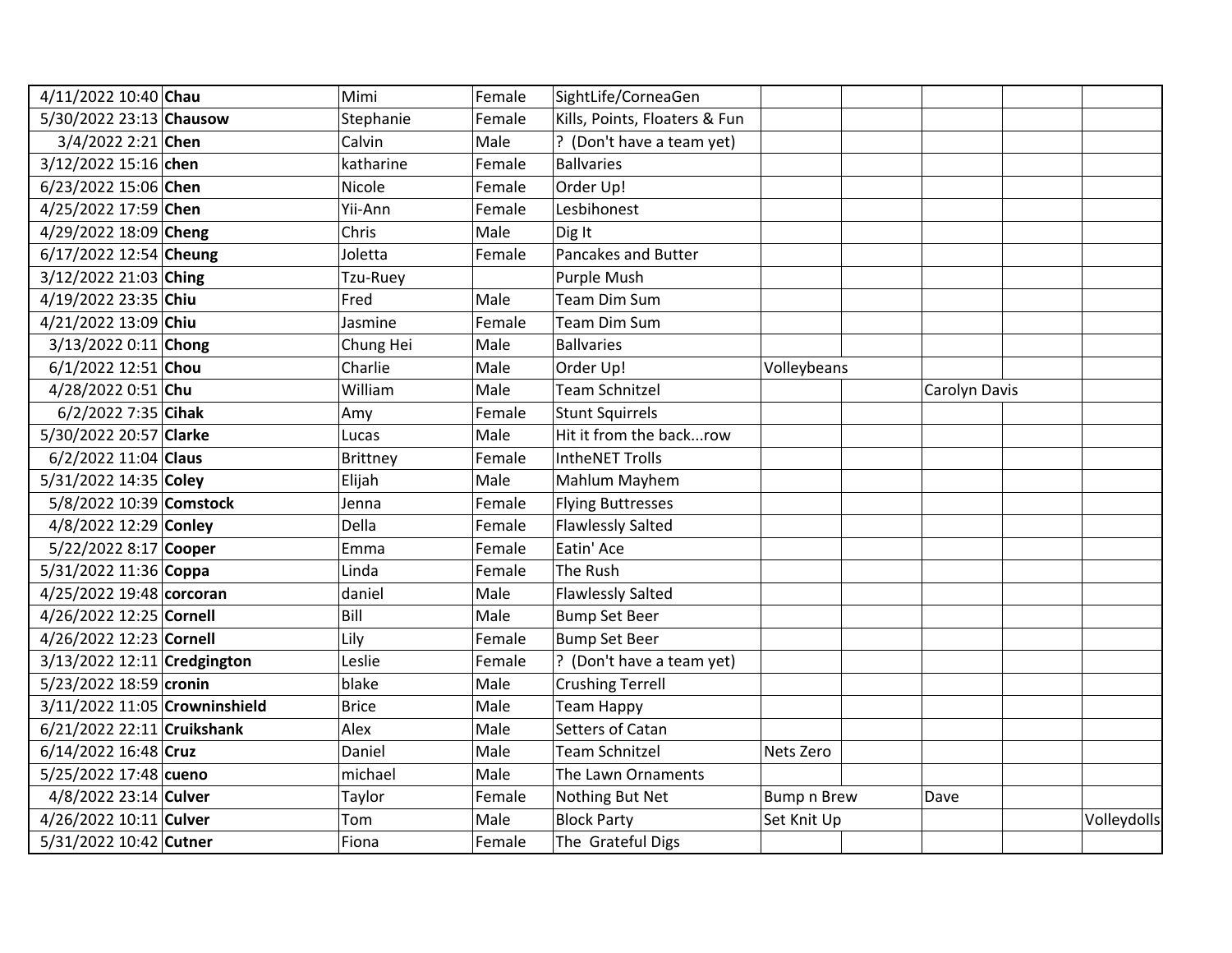| 3/12/2022 22:01 D         | Ansel         |        | SO HAWT                                      |                         |                              |                                    |           |
|---------------------------|---------------|--------|----------------------------------------------|-------------------------|------------------------------|------------------------------------|-----------|
| 4/4/2022 16:42 Damerow    | Zach          | Male   | <b>Team Clark Nuber</b>                      |                         |                              |                                    |           |
| 6/1/2022 19:16 Damm       | Petra         | Female | Setters of Catan                             |                         |                              |                                    |           |
| 5/11/2022 10:39 Danzl     | Amber         | Female | <b>Falling Down</b>                          |                         |                              |                                    |           |
| 4/17/2022 13:44 Darr      | Cameron       | Male   | Beers, Blocks, Battlestar Gala Mahlum Mayhem |                         |                              |                                    |           |
| 5/31/2022 20:27 Daugharty | Piper         | Female | Please Dink Responsibly                      |                         |                              | Ben Cantrell, Please Dink Responsi |           |
| 3/9/2022 9:52 Davidge     | Connor        | Male   | <b>Phat Tips</b>                             |                         | That's What She Set (summer) |                                    |           |
| 4/25/2022 21:50 Davis     | Carolyn       | Female | Team Schnitzel                               |                         |                              |                                    |           |
| 6/1/2022 1:32 DeGroff     | Bonnie        | Female | <b>Ball Slappers</b>                         |                         |                              |                                    |           |
| 5/12/2022 12:29 Del Mundo | Timothy       | Male   | The Rush                                     |                         |                              |                                    |           |
| 5/27/2022 10:54 Dentino   | <b>Alexis</b> | Female | <b>GBA GBA HEY</b>                           |                         |                              |                                    |           |
| 3/11/2022 14:07 Develice  | Anthony       | Male   | <b>Team Happy</b>                            | Mickey Mouse Club       |                              |                                    |           |
| 3/12/2022 20:50 DeVleming | Liz           | Female | <b>Team Artichoke</b>                        | <b>Reckless Abandon</b> |                              |                                    |           |
| 4/21/2022 19:57 DeWolf    | Amie          | Female | <b>Already Sweaty</b>                        | The Volley Ballvaries   |                              |                                    | Angela Wo |
| 5/12/2022 0:04 DeWolf     | Amie          | Female | Set Knit Up                                  |                         |                              |                                    |           |
| 3/4/2022 17:05 Dietzel    | Kristin       | Female | <b>Ballvaries</b>                            |                         |                              | Andrew Smith                       |           |
| 4/15/2022 23:14 Dillard   | Lindsay       | Female | THE SLAMILY                                  |                         |                              |                                    |           |
| 5/25/2022 11:37 Dimick    | Connor        | Male   | The Grateful Digs                            |                         |                              |                                    |           |
| 5/14/2022 14:48 Dixon     | Elyssa        | Female | Dolls & Balls                                |                         |                              |                                    |           |
| 6/14/2022 23:06 Dizon     | Elizabeth     | Female | Set Knit Up                                  |                         |                              |                                    |           |
| 5/3/2022 12:42 Doan       | Thien         | Male   | The Grateful Digs                            |                         |                              |                                    |           |
| 6/21/2022 19:55 Dore      | Elisa         | Female | <b>Phat Tips</b>                             |                         |                              |                                    |           |
| 5/20/2022 14:13 Dorsey    | Mark          | Male   | Serving Cerveza                              |                         |                              |                                    |           |
| 5/31/2022 22:21 Doud      | Galen         | Male   | <b>Ball Slappers</b>                         |                         |                              |                                    |           |
| $6/2/2022$ 15:14 Douglas  | Lauryn        | Female | Dolls & Balls                                |                         |                              |                                    |           |
| 5/16/2022 19:46 Draskovic | Igor          | Male   | Mahlum Mayhem                                |                         |                              |                                    |           |
| 3/27/2022 17:55 Drennan   | Marilyn       | Female |                                              |                         |                              |                                    |           |
| 5/27/2022 13:14 Drew      | Jordan        | Male   | We Dig Your Balls                            |                         |                              |                                    |           |
| 5/31/2022 16:29 Dreyfus   | Daniel        | Male   | <b>DiscoCutters</b>                          |                         |                              |                                    |           |
| 5/25/2022 12:16 Drippe    | Mike          | Male   | Sugar & Spike                                |                         |                              |                                    |           |
| 5/25/2022 17:44 Ducharme  | Olivier       | Male   | The Lawn Ornaments                           |                         |                              |                                    |           |
| 3/18/2022 10:43 Duchene   | Christopher   | Male   | Nothing But Net                              |                         |                              |                                    |           |
| 5/31/2022 19:59 Dufek     | Katelyn       | Female | That's What She Set (summer Phat Tips        |                         |                              |                                    |           |
| 5/17/2022 8:58 Dunham     | Jennifer      | Female | The Rush                                     |                         |                              |                                    |           |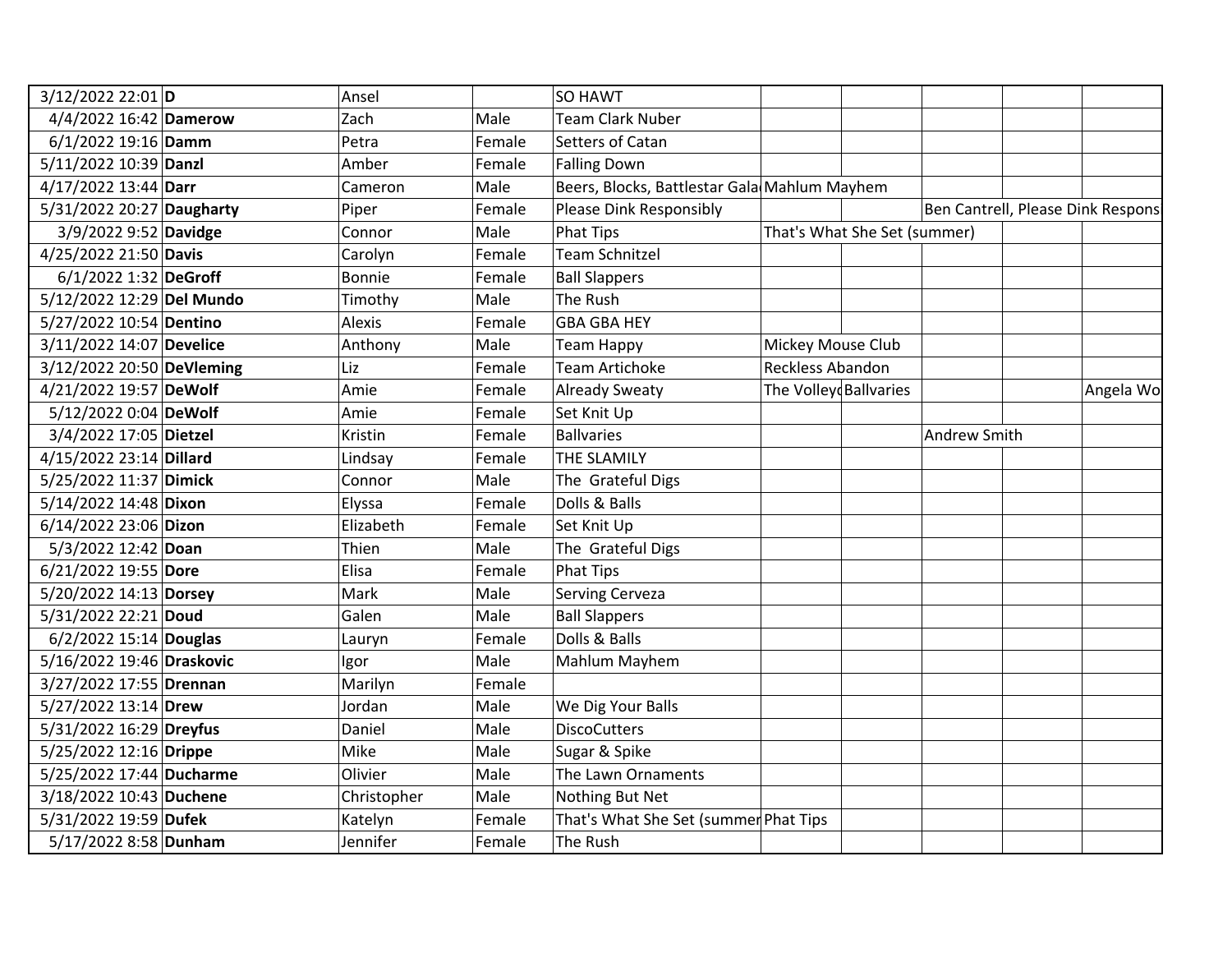| 4/22/2022 17:07 Dykhuizen | Jonah                     | Male   | Pancakes and Butter                 | <b>Armin Magness</b>   |  |
|---------------------------|---------------------------|--------|-------------------------------------|------------------------|--|
| 4/14/2022 23:19 Egami     | Kenji                     | Male   | <b>Bumpin' Uglies</b>               |                        |  |
| 5/25/2022 13:15 Egusa     | Dane                      | Male   | Hits Don't Lie                      |                        |  |
| 3/4/2022 14:40 Elliott    | Jeremy                    | Male   | <b>Volley Llamas</b>                |                        |  |
| 3/13/2022 13:54 Emm       | Nikko                     | Male   | How I Set Your Mother               |                        |  |
| 6/2/2022 11:22 Enciso     | Marla                     | Female | Back That Ace Up                    |                        |  |
| 5/29/2022 10:48 Evans     | Melyssa                   | Female | <b>Ball Slappers</b>                | Nancy Hardwick         |  |
| 6/7/2022 13:38 Evans      | Zoe                       | Female | That's What She Set (summer)        |                        |  |
| 5/31/2022 17:37 Evard     | Jeremy                    | Male   | <b>Falling Down</b>                 |                        |  |
| 5/16/2022 18:32 Everett   | Emily                     | Female | Mahlum Mayhem                       |                        |  |
| 4/7/2022 10:47 Fang       | Mimi                      | Female | St. Vincent M.S. Volleyball Team    |                        |  |
| 5/30/2022 16:51 Farkas    | Kat                       | Female | Geezers, Sons & Nasties             |                        |  |
| 5/23/2022 21:45 Farris    | Ashli                     | Female | Call Before You Dig                 |                        |  |
| 6/2/2022 15:53 fikse      | paul                      | Male   | <b>DiscoCutters</b>                 |                        |  |
| 3/7/2022 0:59 Filipi      | Llambi                    | Male   | <b>Spiny Bumpsuckers</b>            | Emma Timmins-Schiffman |  |
| 5/9/2022 17:29 fine       | iesse                     | Female | Indecisive                          |                        |  |
| 3/4/2022 14:37 Fischman   | Ami                       | Male   | Purple Mush                         |                        |  |
| 5/25/2022 7:12 Fish       | <b>Brian</b>              | Male   | Call Before You Dig                 |                        |  |
| 3/21/2022 16:37 Fleming   | Hanna                     | Female | <b>Team Clark Nuber</b>             |                        |  |
| 3/6/2022 14:21 Fletcher   | John                      | Male   | <b>TeamWorks</b>                    |                        |  |
| 3/20/2022 13:46 Fox       | Hannah                    | Female | <b>Brigada</b>                      |                        |  |
| 4/14/2022 14:38 Fox       | Tessa                     |        | Beers, Blocks, Battlestar Galactica |                        |  |
| 5/10/2022 10:38 franco    | gina                      | Female | Dolls & Balls                       |                        |  |
| 6/14/2022 19:28 Frank     | Nyasha                    | Female | The Volleydolls                     |                        |  |
| 3/6/2022 14:31 Freedman   | Alexander                 | Male   | <b>Phat Tips</b>                    |                        |  |
| 5/31/2022 12:21 French    | Daniel                    | Male   | <b>GBA GBA HEY</b>                  |                        |  |
| 3/4/2022 19:29 Frick      | Kinsey                    | Female | <b>Spiny Bumpsuckers</b>            |                        |  |
| 4/30/2022 18:40 Friedman  | Gus                       | Male   | Dolls & Balls                       |                        |  |
| 5/23/2022 21:03 Fritsch   | Kimberly                  | Female | Call Before You Dig                 | Jon Bez/Drew Wicklund  |  |
| 6/6/2022 10:41 Fujitani   | Keanan                    | Male   | Let's Get Fiscal                    | Anne Uruu              |  |
| 4/28/2022 17:14 Furlong   | Robert                    | Male   | <b>Bump Set Bump</b>                |                        |  |
| 5/27/2022 12:29 Gable     | Tynan                     | Female | <b>STVVB</b>                        |                        |  |
| 5/16/2022 16:38 Galicia   | Noelle                    | Female | Serving Cerveza                     |                        |  |
| 6/13/2022 23:06 Garner    | Cassandra (Cassie) Female |        | Cat Taps                            |                        |  |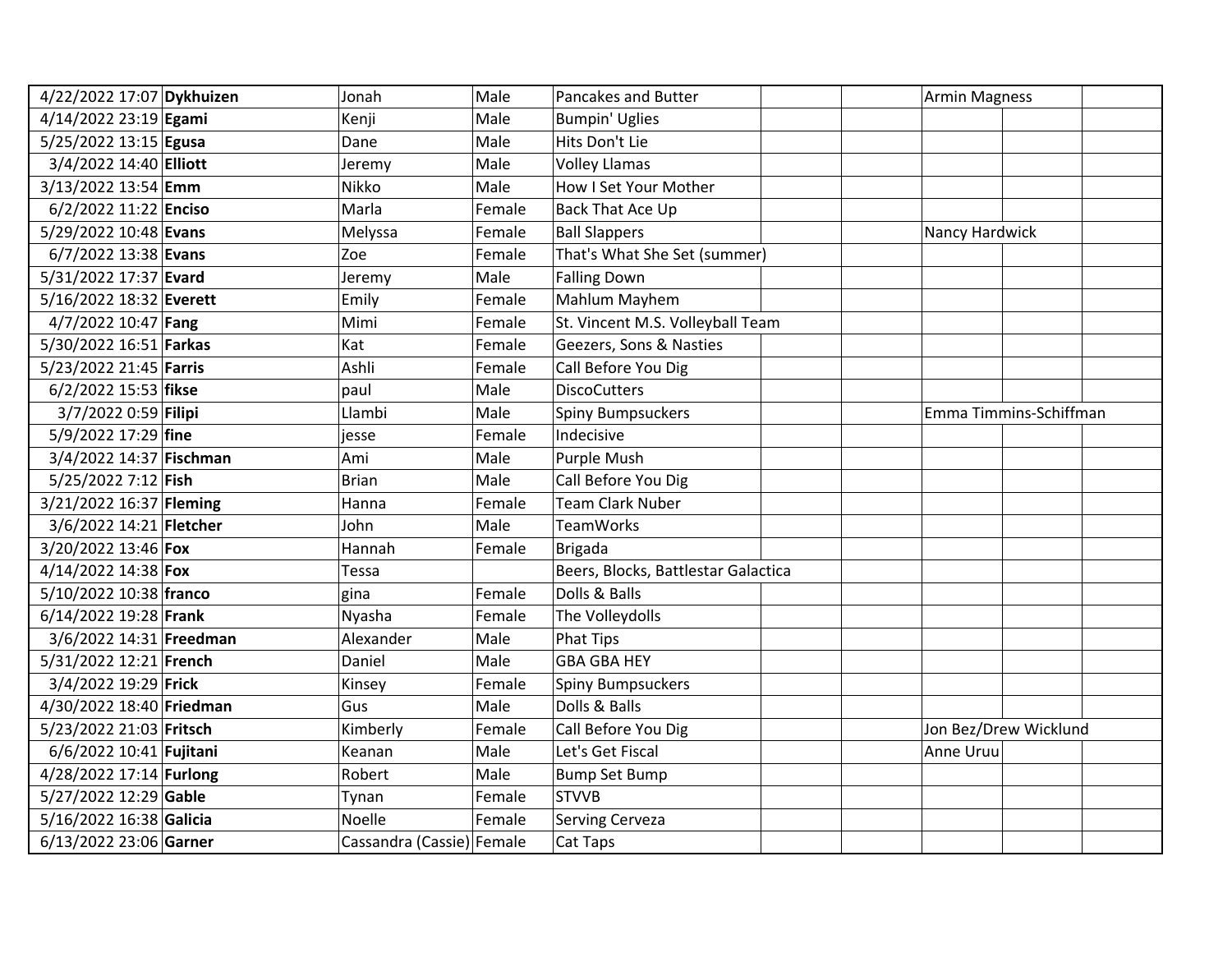| 5/11/2022 19:21 Gaunt         | Lindsey      | Female | The Rush                      |                    |               |
|-------------------------------|--------------|--------|-------------------------------|--------------------|---------------|
| 4/26/2022 15:11 Gehrke        | Erin         | Female | <b>Bump Set Beer</b>          |                    |               |
| 5/20/2022 11:09 Gerber        | Daniel       | Male   | MilliHitters                  |                    |               |
| 5/30/2022 16:33 Germanos      | Alexandre    | Male   | Spikedelics                   |                    |               |
| 6/9/2022 12:35 Gerrish        | Emma         | Female | The Grateful Digs             |                    |               |
| 5/22/2022 1:28 Gerson         | Philip       | Male   | <b>Team Schnitzel</b>         |                    |               |
| 6/14/2022 16:55 Gilford       | Tristan      | Male   | Cat Taps                      |                    |               |
| 5/3/2022 12:27 Gilroy         | Viviana      | Female | The Grateful Digs             |                    |               |
| 6/7/2022 23:12 Gladd          | <b>Brian</b> | Male   | <b>GBA GBA HEY</b>            |                    |               |
| 5/3/2022 12:18 Glenn          | Claudia      | Female | Dig It                        |                    |               |
| 5/26/2022 17:33 GLenn         | Melissa      | Female | <b>GBA GBA HEY</b>            |                    |               |
| 5/22/2022 10:07 Glocke        | Devon        | Female | Eatin' Ace                    |                    |               |
| 5/18/2022 0:31 Glocke         | Joey         | Male   | Eatin' Ace                    |                    |               |
| 5/30/2022 15:59 Goldman       | Patti        | Female | Geezers, Sons & Nasties       |                    | Patti Goldman |
| 5/30/2022 17:28 Goldman-Kirst | Ethan        | Male   | Geezers, Sons & Nasties       |                    |               |
| $6/2/2022$ 12:43 Golub        | Mariya       | Female | <b>Block Party</b>            |                    |               |
| 4/24/2022 9:53 Gomez          | Arianna      | Female | The Volleydolls               |                    |               |
| 3/4/2022 15:54 Gone           | Aimee        | Female | Purple Mush                   |                    |               |
| $6/2/2022$ 15:53 Good         | Aaron        | Male   | <b>DiscoCutters</b>           |                    |               |
| 6/1/2022 12:38 Goodrich       | Christine    | Female | Setters of Catan              |                    |               |
| 6/16/2022 16:06 Gould         | Taylor       | Female | <b>Team Clark Nuber</b>       |                    |               |
| 5/30/2022 22:23 Grabner       | Kelley       | Female | Kills, Points, Floaters & Fun |                    |               |
| 3/10/2022 20:12 Graf          | Lexie        | Female | <b>Ballvaries</b>             |                    |               |
| 5/31/2022 13:39 Graham        | James        | Male   | <b>GBA GBA HEY</b>            |                    | Melissa Glenn |
| 4/6/2022 18:18 Graube         | August       | Male   | Set It and Forget It          |                    |               |
| 6/6/2022 11:55 Graube         | Marita       | Female | Set It and Forget It          |                    |               |
| 5/23/2022 11:09 Green         | Jamalyn      | Female | Dolls & Balls                 | <b>Net Results</b> |               |
| 6/14/2022 16:54 Green         | Kerin        | Female | Cat Taps                      |                    |               |
| 6/5/2022 10:38 Gregori        | Christina    | Female | Back That Ace Up              |                    |               |
| 5/25/2022 20:21 Grief         | Corey        | Male   | <b>Bump Set Bump</b>          |                    |               |
| 4/29/2022 17:56 griffes       | chris        | Male   | Dig It                        |                    |               |
| 6/18/2022 12:30 Griffith      | Eli          | Male   | Nothing But Net               |                    |               |
| 4/28/2022 14:43 Grigsby       | Claire       | Female | <b>Bump Set Bump</b>          |                    |               |
| 3/13/2022 9:54 Grimes         | Douglas      | Male   | <b>Brigada</b>                |                    |               |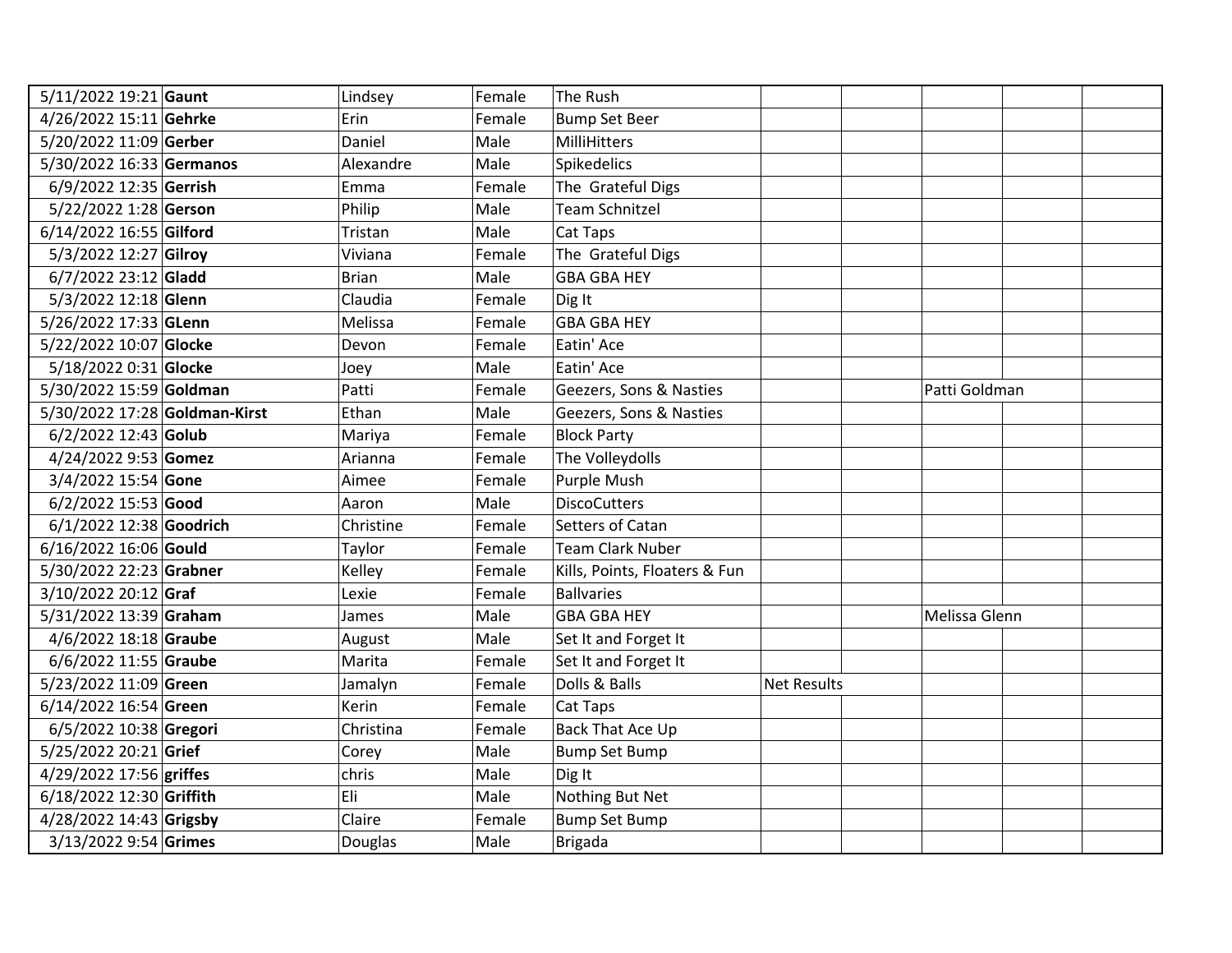| 6/1/2022 16:51 Grimes    | Douglas          | Male   | <b>Brigada</b>                |                       |               |  |
|--------------------------|------------------|--------|-------------------------------|-----------------------|---------------|--|
| 5/31/2022 17:52 Grinsell | Jason            | Male   | Spike It Like It's Hot!       |                       |               |  |
| 6/15/2022 11:37 Grundler | Miyako (Koko)    | Female | THE SLAMILY                   |                       |               |  |
| 3/27/2022 17:52 Guerin   | Keith            | Male   | <b>Individuals Team</b>       |                       |               |  |
| 6/16/2022 10:03 Guest    | Jeremiah         | Male   | <b>Team Clark Nuber</b>       |                       |               |  |
| 5/22/2022 20:48 Gulotta  | Dan              | Male   | Notorious D.I.G.              |                       |               |  |
| 5/3/2022 18:24 gunderson | trevor           | Male   | The Grateful Digs             |                       |               |  |
| 5/16/2022 19:49 Gusella  | Marica           | Female | Mahlum Mayhem                 |                       |               |  |
| 5/17/2022 9:53 Habinsky  | Lior             | Male   | <b>IntheNET Trolls</b>        |                       |               |  |
| 5/9/2022 13:58 Hambleton | Weston           | Male   | Serving Cerveza               |                       |               |  |
| 5/31/2022 14:39 Hamel    | Matt             | Male   | The Lawn Ornaments            |                       |               |  |
| 3/6/2022 14:31 Hammond   | Andrea Joy       | Female | <b>Phat Tips</b>              |                       |               |  |
| 5/31/2022 11:54 Hansen   | Rebecca          | Female | THE SLAMILY                   |                       |               |  |
| 5/26/2022 0:53 Hanson    | Amy              | Female | <b>Stunt Squirrels</b>        |                       |               |  |
| 6/7/2022 19:57 Hanson    | Anna             | Female | <b>Phat Tips</b>              |                       |               |  |
| 5/26/2022 0:56 Hanson    | Clareese         | Female | <b>Stunt Squirrels</b>        |                       |               |  |
| 5/26/2022 0:49 Hanson    | Gary             | Male   | <b>Stunt Squirrels</b>        |                       |               |  |
| 5/26/2022 0:54 Hanson    | Max              | Male   | <b>Stunt Squirrels</b>        |                       |               |  |
| 5/31/2022 17:10 Hanson   | Ryan             | Male   | Back That Ace Up              |                       |               |  |
| 4/4/2022 15:39 Hardwick  | Nancy            | Female | <b>Ball Slappers</b>          |                       |               |  |
| 5/29/2022 13:24 Harmon   | Jay              | Male   | Call Before You Dig           |                       |               |  |
| 3/5/2022 10:06 Harstad   | Deborah          | Female | Spiny Bumpsuckers             |                       |               |  |
| 4/12/2022 12:33 Havens   | LaKell           | Female | Lesbihonest                   |                       |               |  |
| 6/6/2022 18:28 HAWATMEH  | <b>CHRISTINE</b> | Female | Kills, Points, Floaters & Fun |                       |               |  |
| 5/3/2022 12:25 Heard     | Cat              | Female | The Grateful Digs             |                       |               |  |
| 5/25/2022 16:31 Heaton   | Evan             | Male   | Spikedelics                   |                       | Zachary Moore |  |
| 4/7/2022 17:12 Hedstrom  | Anna             | Female | <b>Bumpin' Uglies</b>         |                       | Anna Hedstrom |  |
| 3/15/2022 18:27 Hedstrom | Karl             | Male   | <b>Team Artichoke</b>         | <b>Bumpin' Uglies</b> |               |  |
| 3/20/2022 14:19 Hegde    | Gurupad          | Male   | Purple Mush                   |                       |               |  |
| 3/4/2022 11:56 Heim      | Krista           | Female | Nothing But Net               |                       |               |  |
| 5/17/2022 17:26 Helmeid  | Joshua           | Male   | Sugar & Spike                 |                       |               |  |
| 6/14/2022 14:46 Henage   | Michael          | Male   | Cat Taps                      |                       |               |  |
| 5/8/2022 10:07 Henry     | <b>Nick</b>      | Male   | ? (Don't have a team yet)     |                       |               |  |
| 5/31/2022 16:59 Herzberg | Amanda           | Female | <b>Crushing Terrell</b>       |                       |               |  |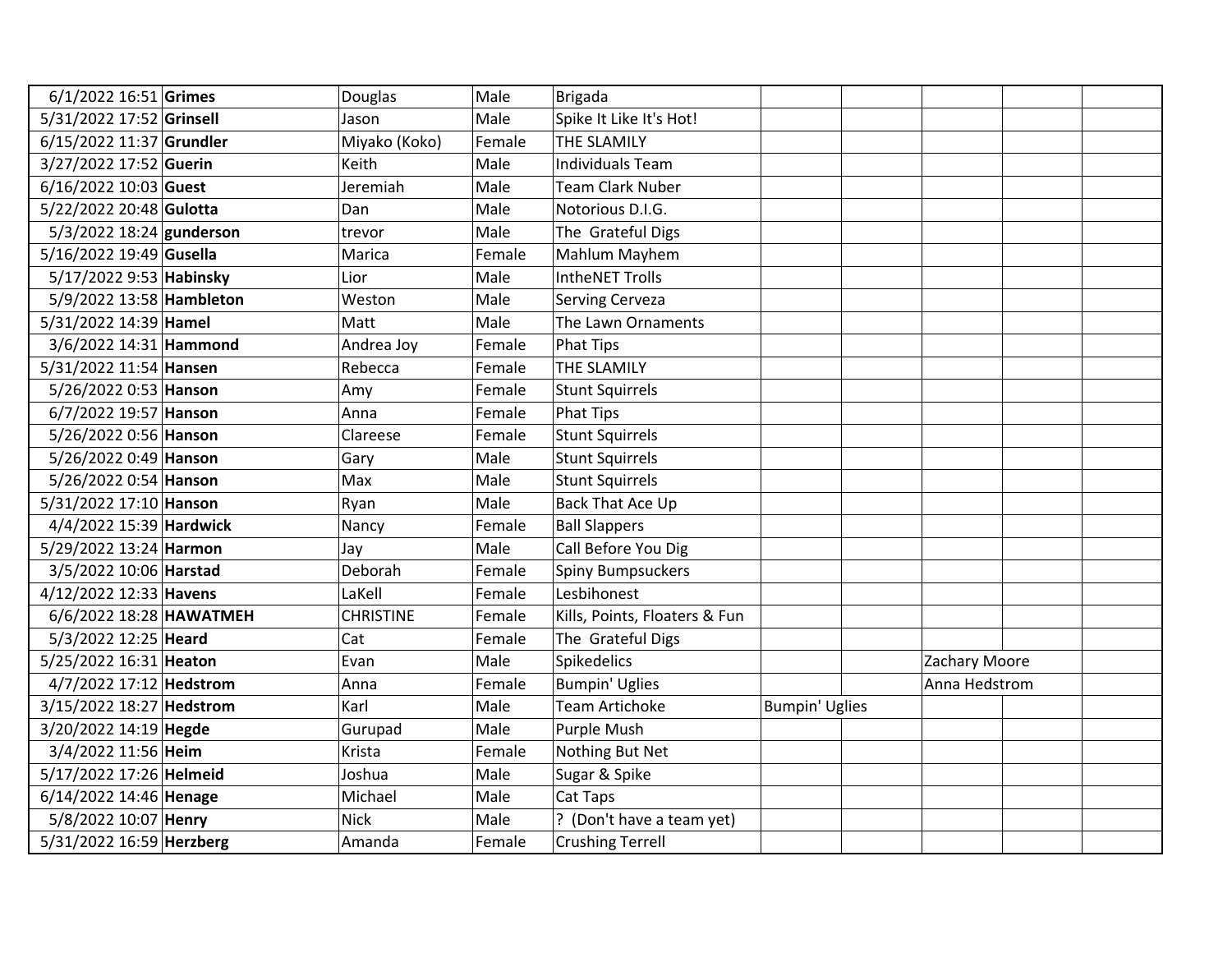| 4/21/2022 13:44 Herzberg       | Mark      | Male   | Team Dim Sum                            |                    |  |
|--------------------------------|-----------|--------|-----------------------------------------|--------------------|--|
| 6/1/2022 20:03 Hess            | Scott     | Male   | Setters of Catan                        |                    |  |
| 5/20/2022 14:11 Hillman        | Jackie    | Female | <b>Team Schnitzel</b>                   |                    |  |
| 5/20/2022 14:12 Hillman        | Paul      | Male   | <b>Team Schnitzel</b>                   |                    |  |
| 5/25/2022 17:46 Hilman         | Ann       | Female | <b>Team Schnitzel</b>                   |                    |  |
| 6/20/2022 15:24 Hines          | Allyson   | Female | Cat Taps                                |                    |  |
| 6/14/2022 20:30 Ho             | Carrie    | Female | Spike It Like It's Hot!                 |                    |  |
| 5/27/2022 14:03 Ho             | David     | Male   | <b>Crushing Terrell</b>                 |                    |  |
| 5/24/2022 10:26 Ho             | Kenny     | Male   | <b>Bump n Brew</b>                      |                    |  |
| 6/2/2022 12:54 Hochman         | Michael   | Male   | Sharknado                               |                    |  |
| 6/22/2022 22:52 Hollier        | Joe       | Male   | Eatin' Ace                              |                    |  |
| 4/26/2022 14:56 Holmes         | Stuart    | Male   | Dolls & Balls                           |                    |  |
| 5/16/2022 14:21 Howes          | Henry     | Male   | <b>Bump Set Bump</b>                    |                    |  |
| 4/10/2022 2:04 Hu              | Ben       | Male   | Beers, Blocks, Battlestar Galactica     |                    |  |
| 5/31/2022 16:49 Hughan         | Madeleine | Female | <b>DiscoCutters</b>                     |                    |  |
| 6/2/2022 16:39 hunt            | justin    | Male   | <b>IntheNET Trolls</b>                  |                    |  |
| 5/22/2022 2:48 Hunter          | Rachel    | Female | Spike Me Daddy<br>How I Set Your Mother |                    |  |
| 4/11/2022 10:44 Huynh          | Khanh     | Male   | SightLife/CorneaGen                     |                    |  |
| 4/10/2022 13:41 Ingram         | Erin      | Female | <b>Team Happy</b>                       |                    |  |
| 6/2/2022 18:09 Inman           | Jordan    | Male   | The Lawn Ornaments                      |                    |  |
| 6/2/2022 19:06 Inpanbutr       | Matt      | Male   | The Lawn Ornaments                      |                    |  |
| 4/6/2022 22:15 Itano           | Scott     | Male   | Lesbihonest                             |                    |  |
| 6/1/2022 13:32 Ivanov          | Gueorgui  | Male   | Kills, Points, Floaters & Fun           |                    |  |
| 5/17/2022 10:05   Ivanov       | Vitaly    | Male   | The Rush                                |                    |  |
| 3/9/2022 14:24   Iverson       | Roger     | Male   | <b>Brigada</b>                          |                    |  |
| 6/7/2022 19:41   Iyengar       | Sudarshan | Male   | Dig It                                  |                    |  |
| 4/26/2022 18:09 Jacobs         | Jeff      | Male   | <b>Bump Set Beer</b>                    |                    |  |
| 6/8/2022 12:27 Jacobson        | Justin    | Male   | Volleybeans                             |                    |  |
| 3/12/2022 18:12 James          | Kendrick  | Male   | Team Artichoke                          | Sam is the captain |  |
| 3/13/2022 14:26 Jang           | Sarah     | Female | <b>Team Happy</b>                       |                    |  |
| 4/26/2022 11:45 Jenkins        | Alicia    | Female | <b>Team Schnitzel</b>                   |                    |  |
| 5/5/2022 11:30 Jensen          | Marit     | Female | The Grateful Digs                       |                    |  |
| 5/23/2022 16:55 Jitindar Singh | Suraj     | Male   | <b>Flying Buttresses</b>                |                    |  |
| 5/26/2022 17:42 Johnson        | Lindsay   | Female | <b>GBA GBA HEY</b>                      |                    |  |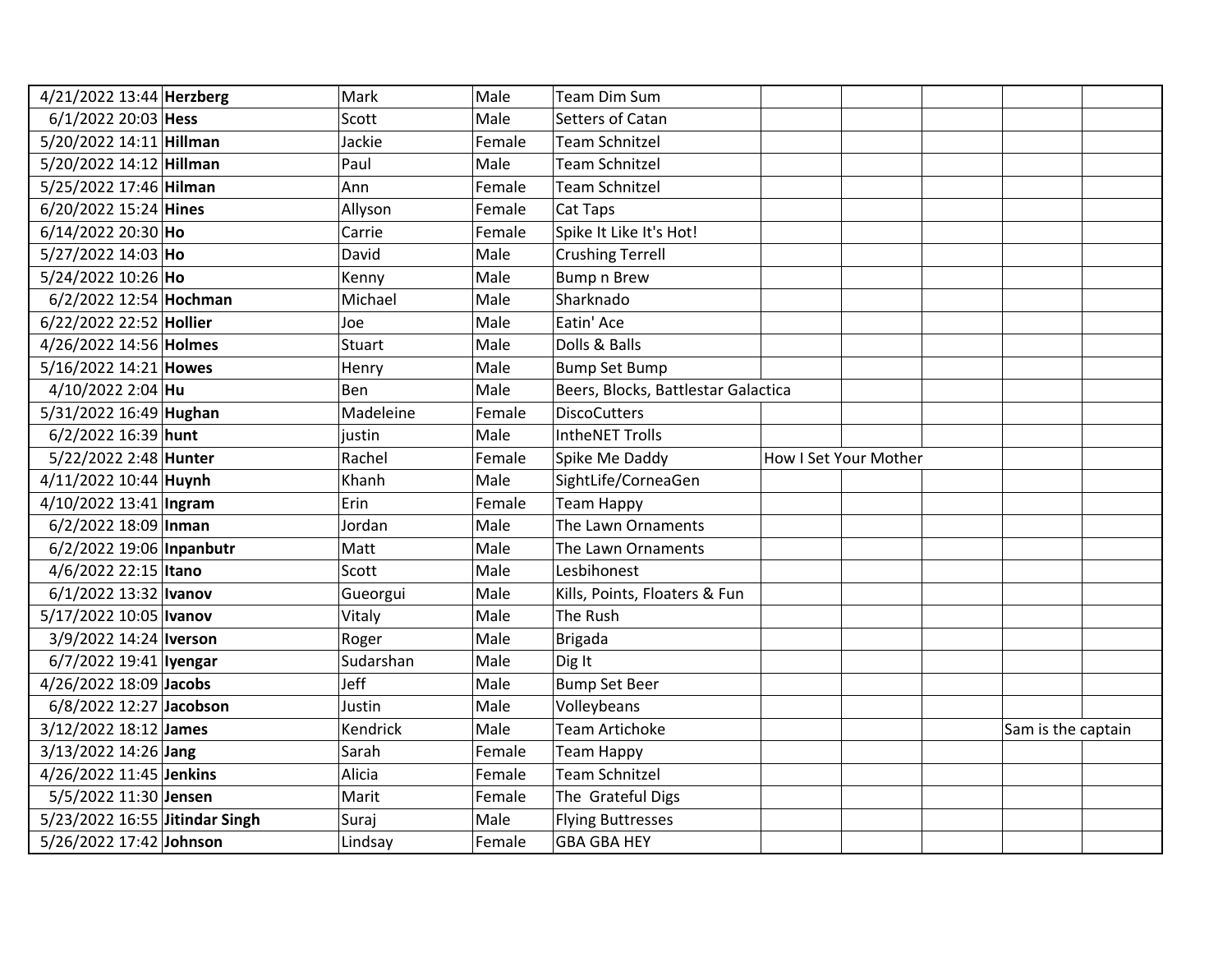| 5/31/2022 12:37 Johnson    | Reilly         | Female | <b>Back That Ace Up</b>          |                      |  |
|----------------------------|----------------|--------|----------------------------------|----------------------|--|
| 6/2/2022 19:03 johnson     | skyler         | Male   | Nets Zero                        |                      |  |
| 5/26/2022 17:24 Johnston   | Alexandra      | Female | Please Dink Responsibly          |                      |  |
| 5/2/2022 11:51 Jolly       | Max            | Male   | Dig It                           |                      |  |
| 3/4/2022 0:08 Jones        | Erica          | Female | Hits & Giggles                   |                      |  |
| 3/4/2022 12:22 Jones       |                | Male   | <b>Volley Llamas</b>             |                      |  |
| $6/1/2022$ 16:27 Julian    | Loreto         | Male   | <b>Team Dim Sum</b>              |                      |  |
| 4/15/2022 11:59 kaemingk   | danae          | Female | <b>Bumpin' Uglies</b>            |                      |  |
| 5/31/2022 13:06 Kalinowski | Jacob          | Male   | <b>Falling Down</b>              |                      |  |
| 4/5/2022 18:03 kapsner     | jeff           | Male   | KamaSetya                        |                      |  |
| 4/10/2022 0:25 Karle       | Mark           | Male   | St. Vincent M.S. Volleyball Team |                      |  |
| 3/7/2022 21:56 Karp        | <b>Bridget</b> | Female | <b>SO HAWT</b>                   |                      |  |
| 3/12/2022 17:48 Kaufman    | Charles        | Male   | Purple Mush                      |                      |  |
| 6/1/2022 13:21 Kelley      | David          | Male   | <b>IntheNET Trolls</b>           | Peter Neilsen        |  |
| 5/8/2022 13:37 Kelly       | <b>Brandon</b> | Male   | Nothing But Net                  |                      |  |
| 5/18/2022 14:22 Kelly      | Danielle       | Female | The Rush                         |                      |  |
| 4/15/2022 23:36 Kelly      | Mahala         | Female | THE SLAMILY                      |                      |  |
| 5/25/2022 17:33 Kelly      | Sean           | Male   | The Lawn Ornaments               |                      |  |
| 5/3/2022 14:05 Kennedy     | Jackie         | Female | The Grateful Digs                |                      |  |
| 5/20/2022 12:59 Kessler    | Lauren         | Female | Let's Get Fiscal                 |                      |  |
| 5/8/2022 15:06 Khader      | Ayesha         | Female | Nothing But Net                  |                      |  |
| 5/20/2022 14:42 Khan       | Danial         | Male   | Kills, Points, Floaters & Fun    |                      |  |
| 6/7/2022 14:58 Khaparde    | Siddhant       | Male   | Kills, Points, Floaters & Fun    |                      |  |
| 5/24/2022 15:10 Kielb      | Edward         | Male   | <b>MilliHitters</b>              | Erin Lamos - Captain |  |
| 5/31/2022 13:30 Kim        | Harbin         | Male   | Call Before You Dig              |                      |  |
| 5/26/2022 19:58 Kim        | Taehyung       | Male   | <b>GBA GBA HEY</b>               |                      |  |
| 5/26/2022 17:46 King       | Jeff           | Male   | <b>GBA GBA HEY</b>               |                      |  |
| 6/16/2022 17:42 King       | Karen          | Female | <b>TeamWorks</b>                 |                      |  |
| 5/31/2022 13:13 Kinsey     | <b>Bradley</b> | Male   | <b>Falling Down</b>              |                      |  |
| 5/30/2022 13:00 Kirst      | Rick           | Male   | Geezers, Sons & Nasties          |                      |  |
| 5/25/2022 14:27 Kitts      | <b>Brendan</b> | Male   | <b>Team Clark Nuber</b>          |                      |  |
| 4/3/2022 23:07 Kitts       | Victoria       | Female | <b>Team Clark Nuber</b>          |                      |  |
| 5/24/2022 17:47 Klein      | Sabrina        | Female | <b>Flawlessly Salted</b>         |                      |  |
| 5/24/2022 21:58 Klein      | Scott          | Male   | <b>Flawlessly Salted</b>         |                      |  |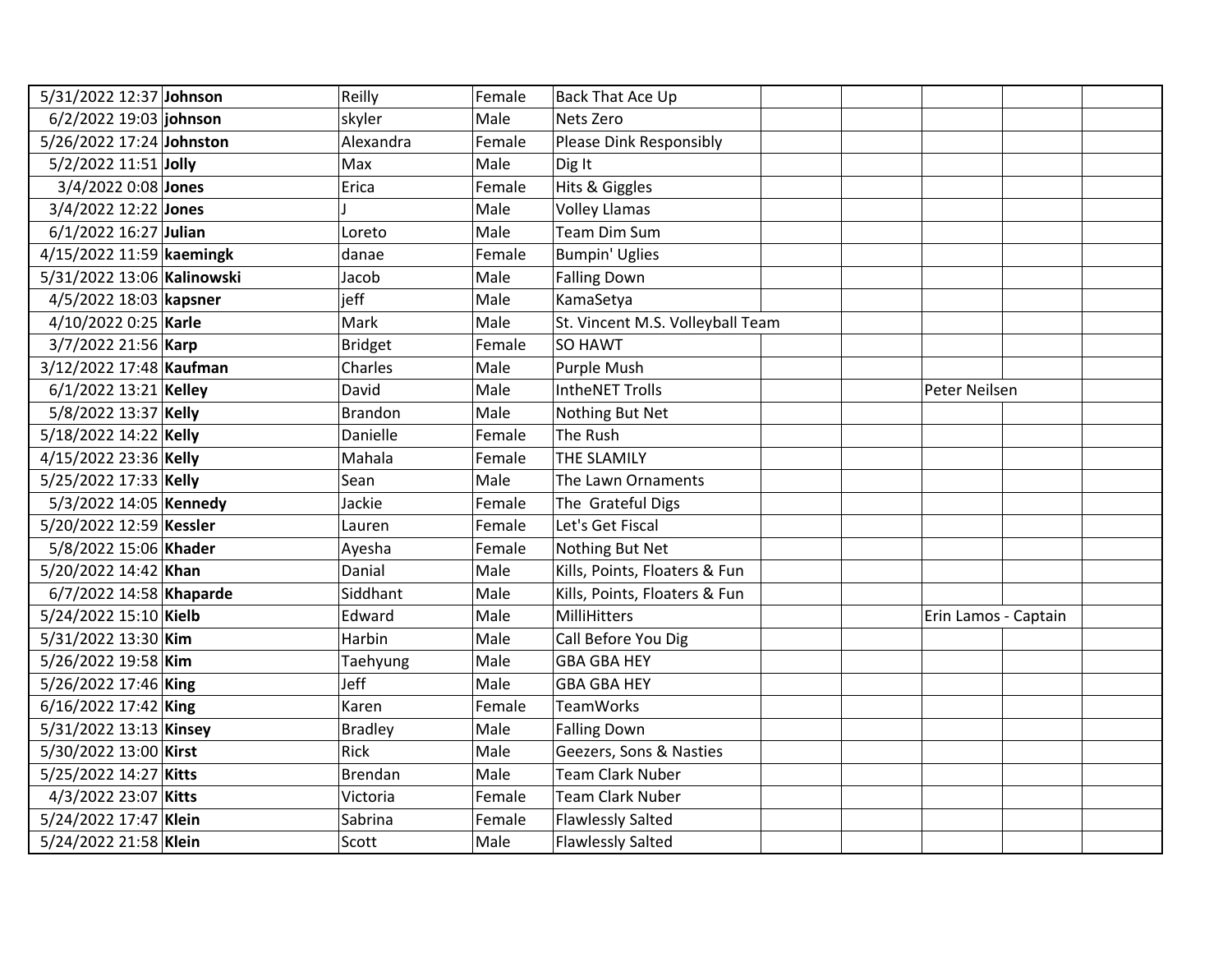| 6/13/2022 10:40 Klopfenstein      | Trey           | Male   | <b>Crushing Terrell</b>              |               |                        |
|-----------------------------------|----------------|--------|--------------------------------------|---------------|------------------------|
| 6/21/2022 11:00 Klug              | Gordon         | Male   | <b>Individuals Team</b>              |               |                        |
| 3/12/2022 15:21 Knight            | Catherine      | Female | Shave Ice                            |               |                        |
| 3/13/2022 16:09 Knott             | Adam           | Male   | Purple Mush                          |               |                        |
| 5/16/2022 18:49 Koberg            | Don            | Male   | The Rush                             |               |                        |
| 4/28/2022 19:26 Kohashi           | Owen           | Male   | Riker's Beard                        |               | Phil Wai               |
| 4/25/2022 23:34 Kokalis-Fernandez | Erica          | Female | Hit it from the backrow              |               |                        |
| 5/20/2022 15:08 Koneazny          | Kaylie         | Female | Kills, Points, Floaters & Fun        |               |                        |
| 3/7/2022 20:45 Konichek           | Mary           | Female | <b>Phat Tips</b>                     |               |                        |
| 3/6/2022 14:27 Konichek           | Tony           | Male   | <b>Phat Tips</b>                     |               |                        |
| 5/23/2022 18:16 Koomler           | Kristie        | Female | Call Before You Dig                  |               |                        |
| 6/3/2022 13:45 Kozyra             | Abby           | Female | Setters of Catan                     |               | <b>Taylor Wagemans</b> |
| 5/25/2022 17:33 Kraus             | Suzanne        | Female | The Lawn Ornaments                   |               |                        |
| 3/29/2022 14:26 Kreger            | Erin           | Female | Nothing But Net                      |               |                        |
| 4/26/2022 15:45 Krischkowski      | Sarah          | Female | Hit it from the backrow              |               |                        |
| 4/4/2022 22:39 Kubischta          | Emily          | Female | Set It and Forget It                 |               |                        |
| 5/25/2022 1:34 Kulsuptrakul       | Jessie         | Female | <b>Spikedelics</b>                   |               | Zach moore             |
| 6/2/2022 11:35 Kunz               | Garrett        | Male   | Back That Ace Up                     |               |                        |
| 3/13/2022 15:33 La Fronz          | Kimberly       | Female | Nothing But Net                      | Riker's Beard |                        |
| 5/31/2022 18:41 Lacalli           | Riley          | Male   | That's What She Set (summer)         |               |                        |
| 4/12/2022 14:28 LaFaive           | Mitchell       | Male   | St. Vincent M.S. Volleyball Te STVVB |               |                        |
| 4/15/2022 13:12 Lal               | Kelvin         | Male   | <b>Team Clark Nuber</b>              |               |                        |
| 4/21/2022 13:08 Lally-Chiu        | Susan          | Female | Team Dim Sum                         |               |                        |
| 4/21/2022 13:01 Lambert           | Dean           | Male   | Dean's List                          | Team Dim Sum  |                        |
| 3/13/2022 11:01 Lambert           | Steve          | Male   | Mud Wasps                            |               | Evan Shioyama          |
| 5/19/2022 11:59 Lamos             | Erin           | Female | MilliHitters                         |               |                        |
| 5/25/2022 13:48 Landes            | Marcy          | Female | ? (Don't have a team yet)            |               |                        |
| 6/7/2022 17:07 Lang               | Michael        | Male   | THE SLAMILY                          |               |                        |
| 5/13/2022 12:22 Latimore          | Rachel         | Female | <b>Touch Grass</b>                   |               |                        |
| 5/31/2022 12:54 Latimore          | Taylor         | Female | <b>TBD</b>                           |               | Touch Grass - Eli      |
| 5/31/2022 17:23 Lau               | Andrew         | Male   | Spike It Like It's Hot!              |               |                        |
| 5/11/2022 11:43 Law               | Karl           | Male   | 40 & Co.                             |               |                        |
| 5/12/2022 14:01 Law               | Krista         | Female | 40 & Co.                             |               | Karl Law               |
| 6/15/2022 18:44 LAWRENCE          | <b>MELINDA</b> | Female | <b>Bump Set Beer</b>                 |               |                        |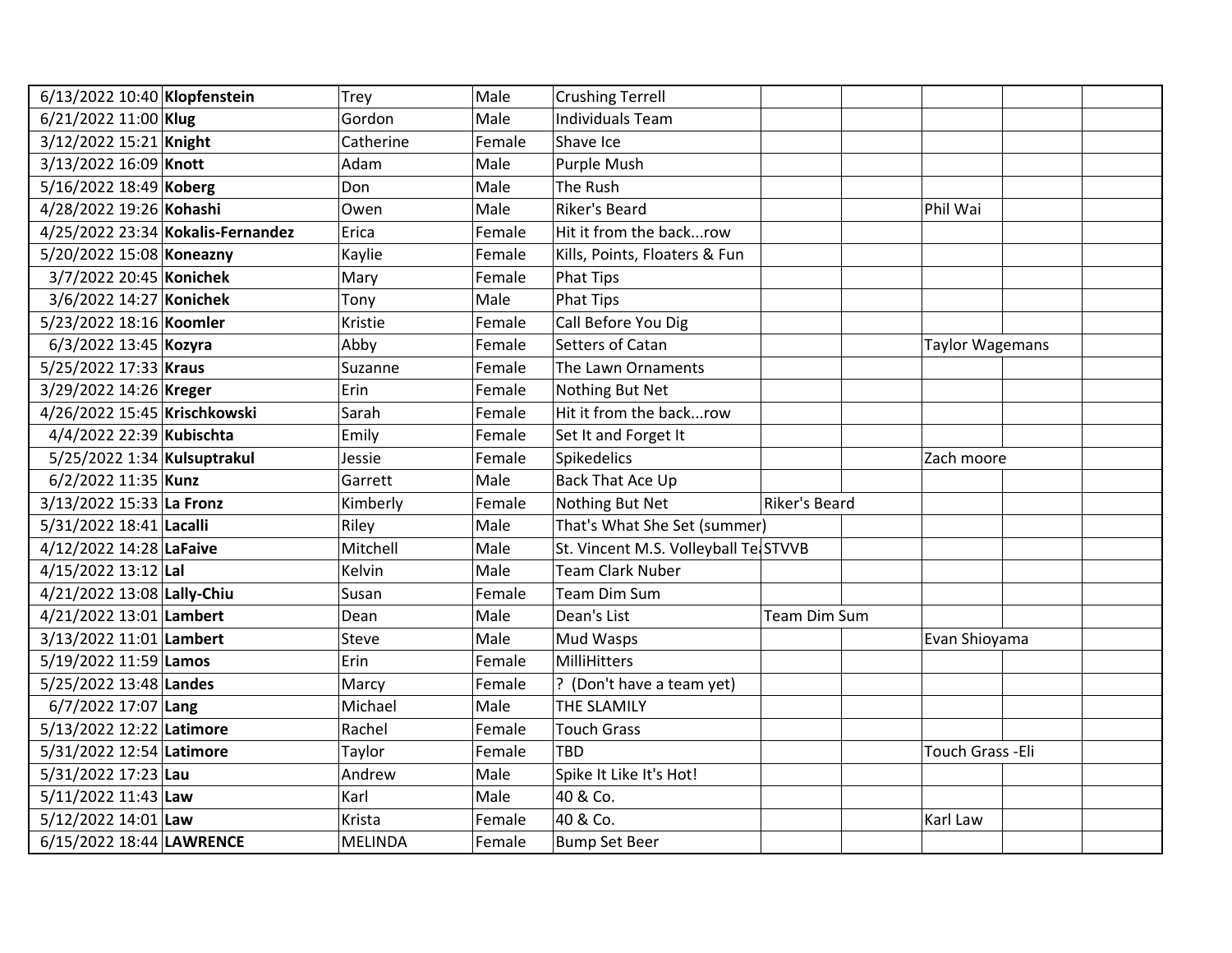| 3/27/2022 16:24 LeClair    | Paige             | Female | ? (Don't have a team yet)     |                |          |               |  |
|----------------------------|-------------------|--------|-------------------------------|----------------|----------|---------------|--|
| 6/1/2022 12:21 LeCompte    | Carolyn           | Female | The Lawn Ornaments            |                |          |               |  |
| 5/31/2022 18:24 Lee        | Alex              | Male   | Spike It Like It's Hot!       |                |          |               |  |
| 5/13/2022 0:54 Lee         | Christopher       | Male   | Indecisive                    |                |          |               |  |
| 5/31/2022 18:24 Lee        | Dibora            | Female | Spike It Like It's Hot!       |                |          |               |  |
| 4/4/2022 22:17 Lee         | lan               | Male   | Set It and Forget It          | Open Gym       |          |               |  |
| 3/19/2022 22:56 Lee        | Justin            | Male   | <b>Team Artichoke</b>         |                |          |               |  |
| 4/2/2022 18:57 leite       | joao              | Male   | <b>Individuals Team</b>       |                |          |               |  |
| 5/27/2022 16:18 Lenker     | Elizabeth         | Female | <b>DiscoCutters</b>           |                |          |               |  |
| 5/19/2022 14:15 Letrondo   | Dave              | Male   | <b>IntheNET Trolls</b>        |                |          | Peter Neilsen |  |
| 5/3/2022 16:52 leuck       | john              | Male   | The Grateful Digs             |                |          |               |  |
| 6/2/2022 12:47 Leung       | Alan              | Male   | <b>Block Party</b>            |                |          |               |  |
| 5/17/2022 11:24 Levitt     | David             | Male   | The Rush                      |                |          |               |  |
| 5/9/2022 14:13 Lewandowski | Michelle          | Female | <b>Serving Cerveza</b>        |                |          |               |  |
| 6/16/2022 18:12 Lewis      | Rose              | Female | <b>Block Party</b>            |                |          |               |  |
| 6/21/2022 0:55 Liebreich   | Aarie             | Male   | Cat Taps                      |                |          |               |  |
| 4/3/2022 16:48 Link        | Erin              | Female | Mickey Mouse Club             |                |          |               |  |
| 5/30/2022 15:33 Linscheid  | Joe               | Male   | <b>Stunt Squirrels</b>        |                |          |               |  |
| 3/12/2022 13:41 Liu        | Andrew            | Male   | Shave Ice                     |                |          |               |  |
| 5/3/2022 13:00 Lounsbuey   | Grace             | Female | The Grateful Digs             |                |          |               |  |
| 5/27/2022 18:31 Luche      | Christopher       | Male   | <b>Individuals Team</b>       |                |          |               |  |
| 3/9/2022 14:12 Lutters     | Jeffrey           | Male   | Jupe Jupe                     | <b>Brigada</b> | Poi Dogs |               |  |
| 4/13/2022 10:26 Lutu       | Ryan              | Male   | [REDACTED]                    |                |          |               |  |
| 6/7/2022 13:38 Ma          | Kristina          | Female | Kills, Points, Floaters & Fun |                |          |               |  |
| 5/12/2022 19:58 Ma         | Maxwell           | Male   | Post-call or Drunk?           |                |          |               |  |
| 4/20/2022 21:17 Magness    | Armin             | Male   | Pancakes and Butter           |                |          |               |  |
| 6/22/2022 15:53 Mah        | Robyn             | Male   | the Distractables             |                |          |               |  |
| 6/11/2022 22:53 Mainwaring | Samuel            | Male   | Pancakes and Butter           |                |          |               |  |
| 6/1/2022 14:10 Malencia    | Michael           | Male   | <b>Space Raptors</b>          |                |          |               |  |
| 6/17/2022 9:49 Malina      | Evan              | Male   | <b>Air Traffic Control</b>    |                |          |               |  |
| 5/31/2022 18:47 Manalo     | Margaret          | Female | Serving Cerveza               |                |          |               |  |
| 6/16/2022 0:01 Manzano     | Maya              | Female | Set Knit Up                   |                |          |               |  |
| 5/31/2022 2:12 Masuda      | <b>Taylor Ann</b> | Female | Kills, Points, Floaters & Fun |                |          |               |  |
| 5/30/2022 17:37 MATHIS     | <b>GABRIEL</b>    | Male   | <b>Team Otis</b>              |                |          |               |  |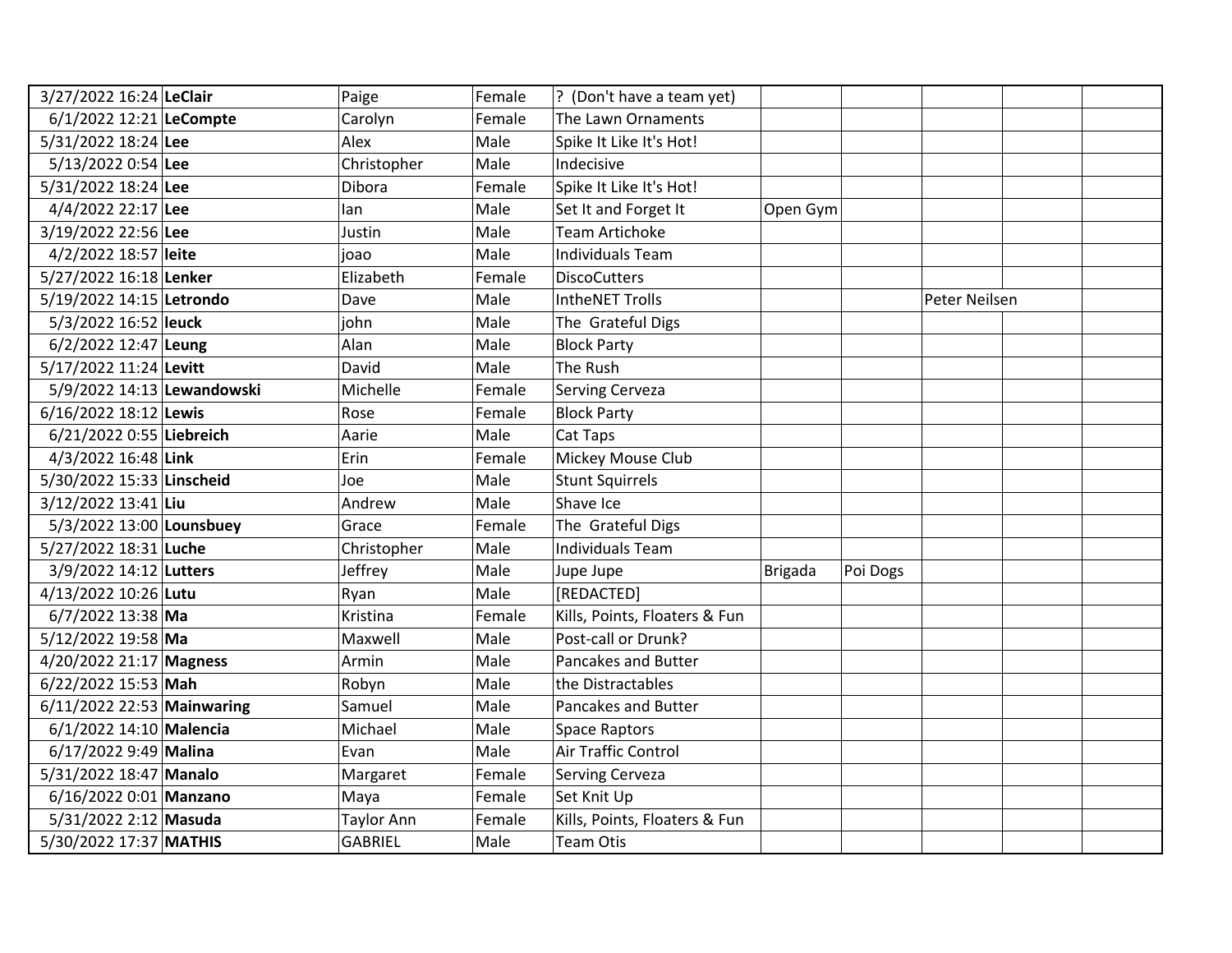| 4/21/2022 19:01 Mattox        |                                 | Daniel    | Male   | <b>Ballvaries</b>             |                       |                   |                       |
|-------------------------------|---------------------------------|-----------|--------|-------------------------------|-----------------------|-------------------|-----------------------|
| 5/13/2022 12:19 Maue          |                                 | Laura     | Female | <b>Touch Grass</b>            |                       |                   |                       |
| 5/27/2022 16:46 May           |                                 | Kyle      | Male   | Mickey Mouse Club             |                       |                   |                       |
| 3/19/2022 22:46 Mayer         |                                 | Drew      |        | Lesbihonest                   | <b>Team Artichoke</b> |                   |                       |
| 3/13/2022 23:43 Maykut        |                                 | Wolfe     | Male   | <b>Spiny Bumpsuckers</b>      |                       |                   |                       |
| 6/16/2022 13:06 McArthur      |                                 | Amelia    | Female | Dolls & Balls                 |                       |                   |                       |
| 5/23/2022 16:08 McCaffrey     |                                 | Rachel    | Female | <b>Team Otis</b>              |                       |                   |                       |
| 6/1/2022 10:04 McCann         |                                 | Carolyn   | Female | Kills, Points, Floaters & Fun |                       |                   |                       |
| 3/11/2022 19:48 McCarthy      |                                 | Michael   | Male   | <b>TeamWorks</b>              |                       |                   |                       |
| 5/27/2022 10:14 McCarthy      |                                 | Michael   | Male   | Jupe Jupe                     | Dim Sum               |                   |                       |
| 3/13/2022 22:02 McCartney     |                                 | Astri     | Female | <b>Team Happy</b>             | Mickey Mouse Club     |                   |                       |
| 5/27/2022 9:14 McCartney      |                                 | Astri     | Female | Mickey Mouse Club             |                       |                   |                       |
| 3/4/2022 20:23 McCartney      |                                 | Kelsey    | Female | <b>Team Happy</b>             | <b>Brigada</b>        | Mickey Mouse Club |                       |
| 3/13/2022 16:20 McDaniel      |                                 | Max       | Male   | <b>Team Happy</b>             |                       |                   |                       |
| 5/31/2022 9:17 McDonald       |                                 | Harry     | Male   | Air Traffic Control           |                       |                   |                       |
| 5/31/2022 19:38 McHugh        |                                 | Aidan     | Male   | <b>Team Schnitzel</b>         |                       |                   |                       |
| 5/27/2022 21:37 McHugh        |                                 | Katherine | Female | <b>Team Schnitzel</b>         |                       |                   |                       |
| 4/8/2022 14:27 McKerry        |                                 | Jason     | Male   | Hits Don't Lie                |                       |                   | Momoka Nakamura       |
| 3/13/2022 15:31 McKinney      |                                 | Connor    | Male   | How I Set Your Mother         |                       |                   | <b>Chandler Vuong</b> |
| 3/13/2022 15:58 McMahon       |                                 | Vanessa   | Female | How I Set Your Mother         |                       |                   |                       |
| 5/26/2022 16:37 McMillan      |                                 | Lee       | Male   | <b>Stunt Squirrels</b>        |                       |                   |                       |
| 4/15/2022 11:18 Meadowcroft   |                                 | Nathanael | Male   | MilliHitters                  |                       |                   |                       |
| 3/7/2022 9:16 Meas            |                                 | Ryan      | Male   | <b>TeamWorks</b>              |                       |                   |                       |
| 5/2/2022 12:41 Mecca          |                                 | Sara      | Female | Jupe Jupe                     |                       |                   |                       |
| 6/1/2022 10:40 Mehlert        |                                 | Lacey     | Female | Cutterheadz                   |                       |                   |                       |
|                               | 3/13/2022 14:19 Mejia Matamoros | Leonardo  | Male   | <b>Individuals Team</b>       |                       |                   |                       |
| 5/30/2022 15:02 Mendoza-Jonas |                                 | Samuel    | Male   | <b>Flying Buttresses</b>      |                       |                   |                       |
| 5/10/2022 3:39 Mercado        |                                 | Michelle  | Female | The Volleydolls               |                       |                   |                       |
| 5/25/2022 13:34 Mgebroff      |                                 | Stephanie | Female | Call Before You Dig           | Sharknado             |                   |                       |
| 5/24/2022 17:37 Miller        |                                 | Deb       | Female | Pour Sports                   |                       |                   | Matt hall             |
| 3/13/2022 3:37 Miller-Klein   |                                 | Erik      | Male   | Shave Ice                     |                       |                   | Andrew Liu            |
| 5/30/2022 21:54 Millward      |                                 | Ryan      | Male   | Kills, Points, Floaters & Fun |                       |                   |                       |
| 6/6/2022 15:03 Milton-Hall    |                                 | Jeffrey   | Male   | MilliHitters                  |                       |                   |                       |
| 6/18/2022 19:39 Minnich       |                                 | Luke      | Male   | The Rush                      |                       |                   |                       |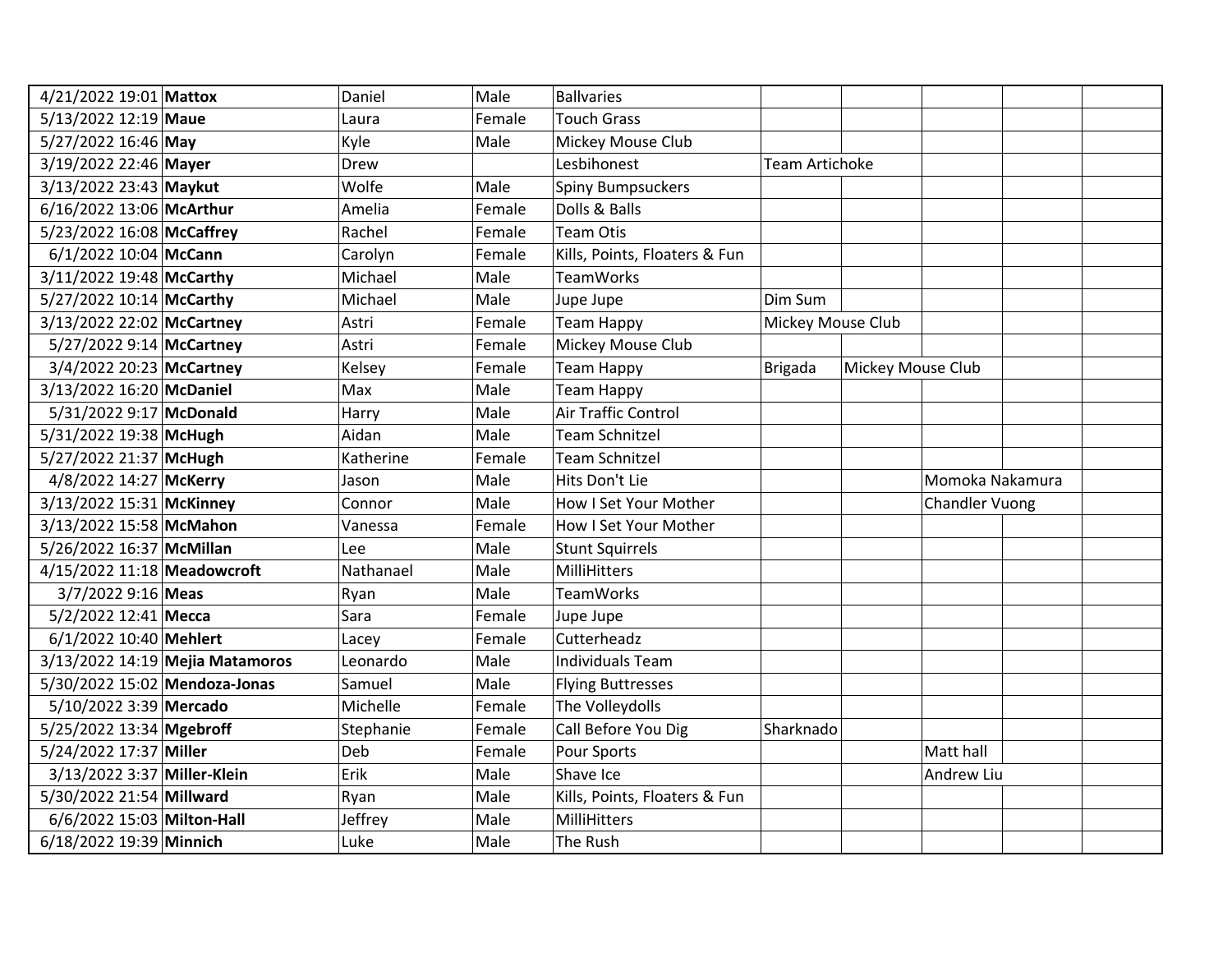| 5/16/2022 17:53 Misic      | Marijana     | Female | Mahlum Mayhem                 |                    |             |                 |
|----------------------------|--------------|--------|-------------------------------|--------------------|-------------|-----------------|
| 4/26/2022 12:12 Missel     | Chris        | Male   | Dolls & Balls                 |                    |             |                 |
| 6/23/2022 10:28 Miyaji     | Kamie        | Female | <b>DiscoCutters</b>           |                    |             |                 |
| 4/14/2022 13:25 Molinaro   | Jessica      | Female | THE SLAMILY                   |                    |             |                 |
| 6/2/2022 16:39 Mommaerts   | Russel       | Male   | The Lawn Ornaments            |                    |             |                 |
| 5/10/2022 23:51 Mongillo   | <b>Steve</b> | Male   | <b>Falling Down</b>           |                    |             |                 |
| 5/20/2022 14:53 Monson     | Nicholas     | Male   | Kills, Points, Floaters & Fun |                    |             |                 |
| 5/27/2022 14:55 Montoya    | Vanessa      | Female | Spikedelics                   |                    |             |                 |
| 5/31/2022 12:35 Moomaw     | Cynthia      | Female | Dolls & Balls                 |                    |             |                 |
| 3/4/2022 14:14 Moore       | Aubrey       | Female | Hits & Giggles                | Hits Don't Lie     |             |                 |
| 5/16/2022 15:04 Moore      | Zachary      | Male   | ? (Don't have a team yet)     |                    |             |                 |
| 5/23/2022 14:54 Moreno     | Louisa       | Female | Dolls & Balls                 |                    |             |                 |
| 5/5/2022 2:26 Morikawa     | Mari         | Female | Pancakes and Butter           |                    |             |                 |
| 5/23/2022 18:09 Morris     | Aubrey       | Female | <b>Crushing Terrell</b>       | <b>Bump n Brew</b> |             |                 |
| 5/31/2022 15:51 Morris     | Matthew      | Male   | <b>Screaming Ninnies</b>      |                    |             |                 |
| 4/6/2022 20:42 Mosiman     | Sara         | Female | Lesbihonest                   |                    |             |                 |
| 4/12/2022 19:59 Moyer      | Sarah        | Female | THE SLAMILY                   |                    |             |                 |
| 5/22/2022 11:48 Mudaliar   | Michael      | Male   | Hits & Giggles                |                    |             |                 |
| 6/1/2022 20:29 Mune        | Mike         | Male   | <b>Touch Grass</b>            |                    |             | Eli Shechtman   |
| 3/12/2022 19:58 Munoz      | Cristian     | Male   | <b>Team Artichoke</b>         |                    |             |                 |
| 5/31/2022 10:09 Murphy     | Maddy        | Female | Kills, Points, Floaters & Fun |                    |             |                 |
| 4/5/2022 10:33 Murr        | Samuel       | Male   | [REDACTED]                    |                    |             |                 |
| 5/29/2022 12:02 Nagasako   | Austin       | Male   | SightLife/CorneaGen           |                    |             | Austin Nagasako |
| 4/20/2022 9:25 Nakagawa    | Jack         |        | <b>DiscoCutters</b>           |                    |             |                 |
| 4/7/2022 23:51 Nakamura    | Momoka       | Female | Hits Don't Lie                |                    | Purple Mush |                 |
| 3/26/2022 23:27 Navalurkar | Reema        | Female | Nothing But Net               |                    |             |                 |
| 6/16/2022 19:45 Nazer      | Tim          | Male   | The Rush                      |                    |             |                 |
| 5/16/2022 21:26 Neilsen    | Peter        | Male   | <b>IntheNET Trolls</b>        |                    |             |                 |
| 5/30/2022 12:14 Nesland    | Kim          | Female | Pour Sports                   |                    |             | Matt            |
| $6/2/20229:53$ Ng          | Anna         | Female | Order Up!                     |                    |             |                 |
| $6/2/20229:52$ Ng          | Chung        | Male   | Order Up!                     |                    |             |                 |
| 6/2/2022 18:21 Ngai        | Rachel       | Female | <b>DiscoCutters</b>           |                    |             |                 |
| 4/26/2022 17:57 Nguyen     | Gia Bao      | Female | <b>Team Clark Nuber</b>       |                    |             |                 |
| 5/24/2022 21:17 Nguyen     | Vy           | Female | <b>Team Otis</b>              |                    |             |                 |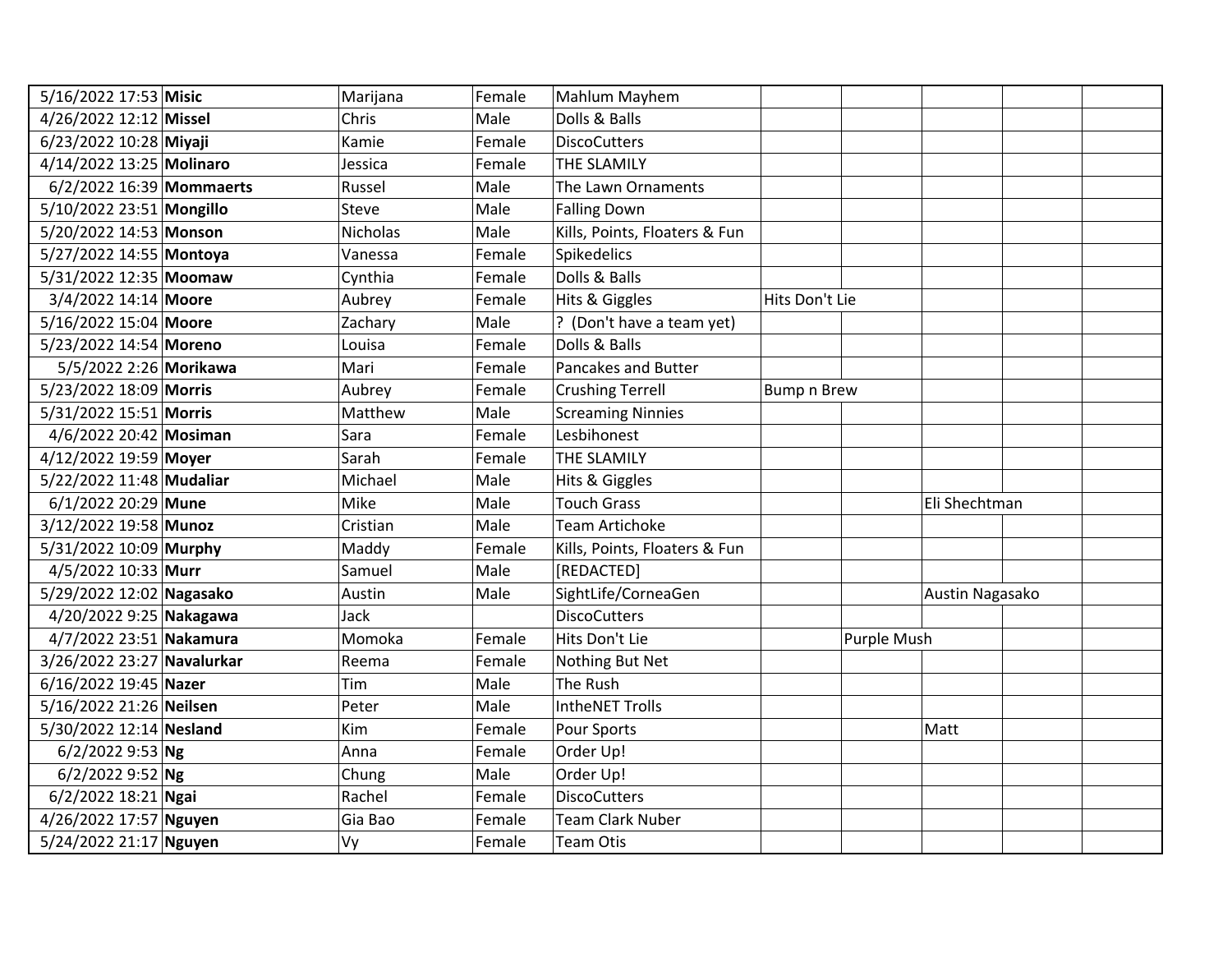| 5/24/2022 22:51 Nishi     | Kevin            |        | Let's Get Fiscal              |                 |  |
|---------------------------|------------------|--------|-------------------------------|-----------------|--|
| 5/29/2022 12:01 Noah      | Josie            | Female | SightLife/CorneaGen           |                 |  |
| 5/31/2022 8:19 Numata     | Carrie           | Female | Back That Ace Up              |                 |  |
| 4/14/2022 13:38 O'Bent    | Shannon          | Female | THE SLAMILY                   |                 |  |
| 4/12/2022 0:01 O'Bent     | Stephen          | Male   | THE SLAMILY                   |                 |  |
| 5/10/2022 12:15 O'Brien   | Sabrina          | Female | <b>Team Schnitzel</b>         |                 |  |
| 5/26/2022 13:49 Odland    | Kyle             | Male   | Air Traffic Control           |                 |  |
| 5/31/2022 16:22 O'Donnell | Molly            | Female | Nothing but net               |                 |  |
| 4/28/2022 16:56 O'Grady   | Andrew           | Male   | <b>Already Sweaty</b>         | The Volleydolls |  |
| 6/16/2022 15:31 OHanlon   | Michael          | Male   | <b>Team Clark Nuber</b>       |                 |  |
| 4/13/2022 10:14 Olson     | Andrew           | Male   | [REDACTED]                    |                 |  |
| 5/3/2022 13:55 Ortiz      | Arturo           | Male   | Dolls & Balls                 |                 |  |
| 5/31/2022 10:57 Oshana    | Sarah            | Female | The Rush                      |                 |  |
| 5/26/2022 14:09 Paatela   | Ellen            | Female | <b>Ballvaries</b>             |                 |  |
| 5/3/2022 11:53 Pacheco    | Kellen           | Male   | Dig It                        |                 |  |
| 5/1/2022 20:32 Palmer     | Dale             | Male   | <b>Touch Grass</b>            |                 |  |
| 6/2/2022 17:13 Palua      | Thomas           | Male   | <b>DiscoCutters</b>           |                 |  |
| 3/16/2022 14:02 Pantoja   | Isabella         | Female | <b>Team Clark Nuber</b>       |                 |  |
| 3/9/2022 23:46 Papini     | Giancarlo        | Male   | Hits & Giggles                |                 |  |
| 6/1/2022 12:58 PAPINI     | <b>GIANCARLO</b> | Male   | Hits & Giggles                |                 |  |
| 5/30/2022 14:29 Park      | Charlie          | Male   | Kills, Points, Floaters & Fun |                 |  |
| 5/18/2022 17:14 Park      | Rin              | Female | Mahlum Mayhem                 |                 |  |
| 5/9/2022 11:02 Parry      | Crystal          | Female | <b>Team Schnitzel</b>         |                 |  |
| 3/12/2022 15:58 Pasoquen  | Anne-Marie       | Female | Shave Ice                     |                 |  |
| 5/23/2022 10:42 PATNODE   | <b>DAVID</b>     | Male   | Kills, Points, Floaters & Fun |                 |  |
| 5/22/2022 10:07 Patri     | <b>Nick</b>      | Male   | Eatin' Ace                    |                 |  |
| 5/26/2022 10:51 Patterson | Karynne          | Female | Sharknado                     |                 |  |
| 5/30/2022 15:45 Paulsen   | Jessica          | Female | Nothing But Net               |                 |  |
| 5/20/2022 18:48 Pearson   | Michael          | Male   | Eatin' Ace                    |                 |  |
| 5/7/2022 9:53 Pecht       | Matthew          | Male   | Notorious D.I.G.              |                 |  |
| 6/10/2022 10:19 Perkins   | Malcolm          | Male   | <b>DiscoCutters</b>           |                 |  |
| 5/31/2022 12:46 Perzik    | David            | Male   | Mahlum Mayhem                 |                 |  |
| 5/16/2022 13:53 Petersen  | Emma             | Female | Dig It                        |                 |  |
| 4/26/2022 1:06 Pettus     | Sam              | Male   | Pancakes and Butter           |                 |  |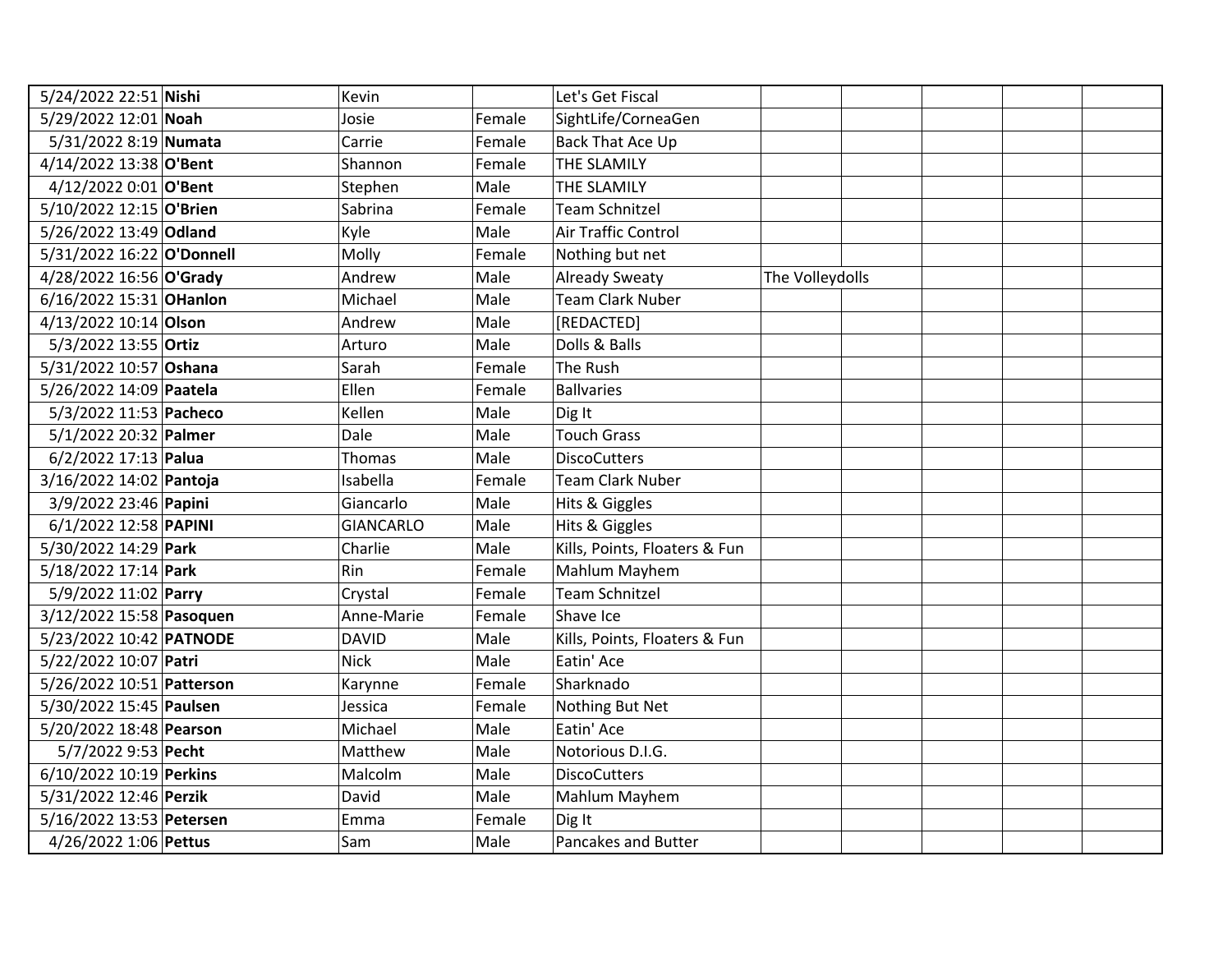| 5/31/2022 16:11 Peyton    | Timothy        | Male   | Air Traffic Control                 |                             |               |
|---------------------------|----------------|--------|-------------------------------------|-----------------------------|---------------|
| 5/16/2022 13:21 Phelps    | Brandyn        | Male   | <b>Block Party</b>                  | Set Knit Up The Volleydolls |               |
| 6/14/2022 12:36 Pinske    | Mark           | Male   | <b>DiscoCutters</b>                 |                             |               |
| 5/11/2022 13:07 Polson    | Aaron          | Male   | <b>Falling Down</b>                 |                             |               |
| 5/30/2022 19:44 Pope      | Sabrina        | Female | <b>Bump Set Bump</b>                |                             |               |
| 6/1/2022 11:02 Poulin     | Laura          | Female | Mahlum Mayhem                       |                             |               |
| 5/25/2022 13:01 Preston   | Luke           | Male   | Lesbihonest                         |                             | Yii-ann Chen  |
| 5/23/2022 15:04 Pringle   | <b>Britney</b> | Female | Let's Get Fiscal                    |                             |               |
| 5/31/2022 19:06 Pryor     | Devin          | Male   | Dig It                              |                             |               |
| 4/23/2022 19:03 Pua'a     | Emma           | Female | <b>Pancakes and Butter</b>          |                             |               |
| 6/9/2022 11:50 Pun        | Michael        | Male   | <b>Spikedelics</b>                  |                             |               |
| 5/31/2022 12:59 Quinn     | Megan          | Female | <b>Falling Down</b>                 |                             |               |
| 5/25/2022 13:58 Rabago    | Arthur         | Male   | Hits Don't Lie                      |                             | momo Nakamura |
| 3/16/2022 10:11 Rabago    | <b>JR</b>      | Male   | <b>Team Artichoke</b>               |                             |               |
| 5/31/2022 14:04 Ragland   | William        | Male   | That's What She Set (summer)        |                             |               |
| 5/17/2022 23:06 Rainey    | Megan          | Female | Eatin' Ace                          |                             |               |
| 4/24/2022 15:57 Rakowski  | Paul           | Male   | <b>Already Sweaty</b>               |                             |               |
| 5/17/2022 10:57 Ramer     | Megan          | Female | <b>Falling Down</b>                 |                             |               |
| 6/1/2022 16:13 Ramsey     | Ryan           | Male   | Nets Zero                           |                             |               |
| $6/1/2022$ 14:34 Randhawa | Amrlt          | Female | Nets Zero                           |                             |               |
| 5/31/2022 22:46 Ravano    | Carol          | Female | <b>DiscoCutters</b>                 |                             |               |
| 4/13/2022 16:22 Reed      | Larson         | Female | Beers, Blocks, Battlestar Galactica |                             |               |
| 5/31/2022 15:10 Regan     | Monica         | Female | Kills, Points, Floaters & Fun       |                             |               |
| 3/10/2022 20:25 Rekart    | Emma           | Female | <b>Ballvaries</b>                   |                             |               |
| 5/20/2022 15:03 Rempe     | Alexander      | Male   | Kills, Points, Floaters & Fun       |                             |               |
| 5/20/2022 10:29 Rhee      | Alaina         | Female | MilliHitters                        |                             |               |
| 5/31/2022 20:23 Ribeiro   | Guilherme      | Male   | Flying buttresses                   |                             |               |
| 5/31/2022 20:20 Ribeiro   | Savannah       | Female | Flying buttress                     |                             |               |
| 5/25/2022 15:08 Rich      | Ally           | Female | Setters of Catan                    |                             |               |
| 5/23/2022 18:16 Riebe     | Colton         | Male   | <b>Crushing Terrell</b>             |                             |               |
| 5/30/2022 12:18 Roa       | Kirk           |        | Spike Me Daddy                      |                             |               |
| 5/26/2022 9:55 Robbins    | Campbell       | Female | <b>Stunt Squirrels</b>              |                             |               |
| 5/26/2022 9:56 Robbins    | Quinn          | Female | <b>Stunt Squirrels</b>              |                             |               |
| 5/26/2022 9:54 Robbins    | Stacie         | Female | <b>Stunt Squirrels</b>              |                             |               |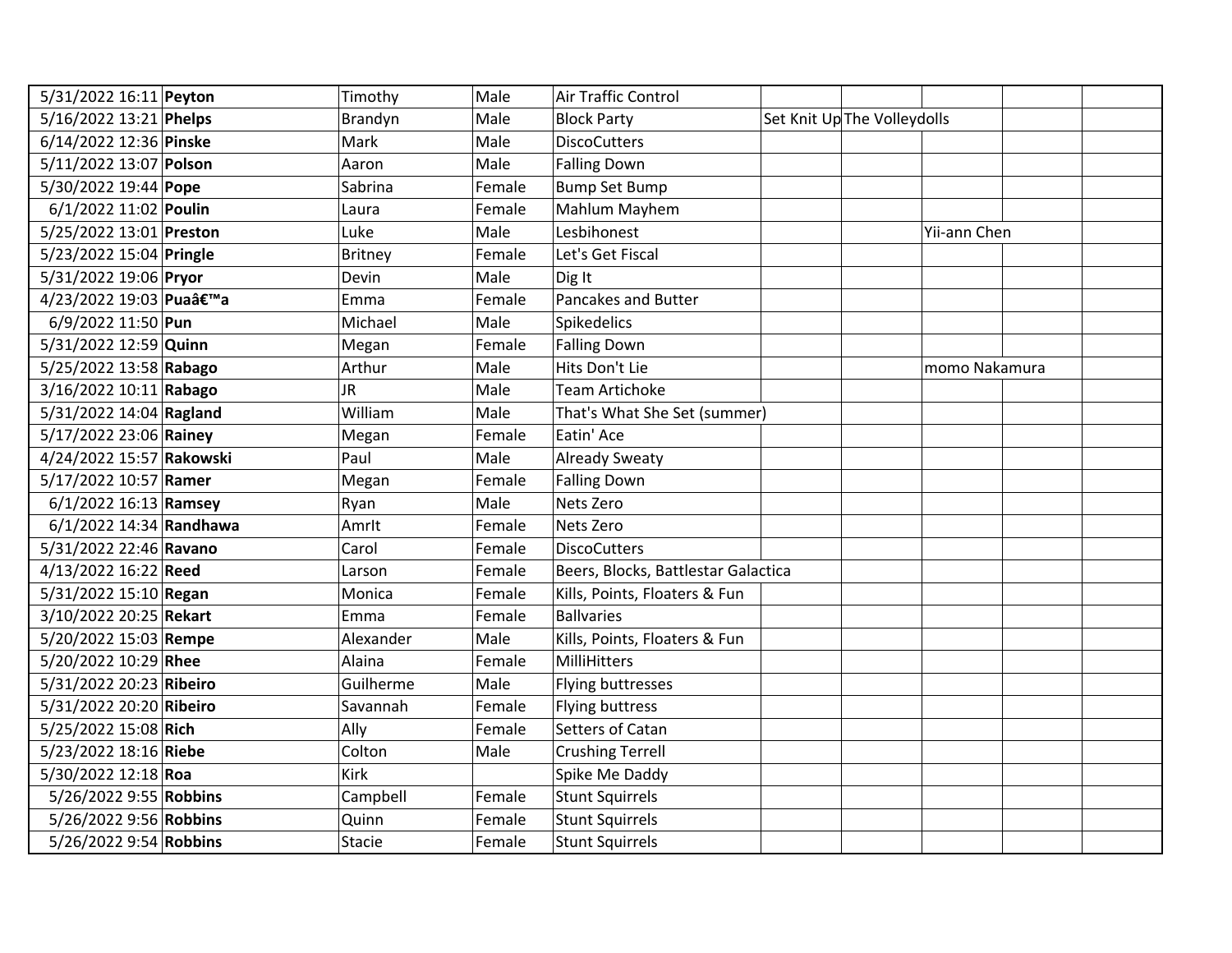| 3/20/2022 15:06 Rodriguez    | Karina                   | Female | <b>Team Artichoke</b>         |  |               |
|------------------------------|--------------------------|--------|-------------------------------|--|---------------|
| 5/31/2022 1:31 Rodriguez     | <b>Nora</b>              | Female | <b>Brigada</b>                |  | Doug          |
| 6/14/2022 12:17 Rogers       | Jessica                  | Female | Cat Taps                      |  |               |
| 4/26/2022 15:30 Romeijn      | Nigel                    | Male   | Hit it from the backrow       |  |               |
| 5/6/2022 21:16 Ronish        | <b>Bonnie</b>            | Female | Notorious D.I.G.              |  |               |
| 5/2/2022 10:01 Rook          | Geoff                    | Male   | Dig It                        |  |               |
| 5/2/2022 10:00 Rook          | Julianna                 | Female | Dig It                        |  |               |
| 5/28/2022 16:02 Rose         | Deborah                  | Female | <b>Team Redundancy Team</b>   |  |               |
| 5/6/2022 14:26 Rosenquist    | Whitney                  | Female | <b>Block Party</b>            |  |               |
| 3/4/2022 9:08 Ross           | David                    | Male   | Nothing But Net               |  |               |
| 5/2/2022 11:09 Rothlisberger | Matthew                  | Male   | Dig It                        |  |               |
| 5/24/2022 17:13 Rowe         | Daniel                   | Male   | <b>Team Otis</b>              |  |               |
| 5/23/2022 16:09 Rowe         | Kyle                     | Male   | <b>Team Otis</b>              |  |               |
| 4/26/2022 15:33 Ruddock      | Matthew                  | Male   | Hittin It From The Back       |  |               |
| 5/25/2022 12:02 Russell      | Maggie                   | Female | Spikedelics                   |  | Zach Moore    |
| 5/31/2022 11:07 Ruygrok      | Josh                     | Male   | Let's Get Fiscal              |  |               |
| 6/2/2022 18:24 Rybacki       | Anna                     | Female | The Grateful Digs             |  |               |
| 6/14/2022 20:10 Saleh        | Karim                    | Male   | <b>GBA GBA HEY</b>            |  |               |
| 5/31/2022 18:59 Salle        | David                    | Male   | Let's Get Fiscal              |  |               |
| 4/5/2022 18:11 Salmon        | Kayla                    | Female | KamaSetya                     |  |               |
| 6/16/2022 19:51 Salvati      | Lynn                     | Female | <b>DiscoCutters</b>           |  |               |
| 6/14/2022 17:31 Sangerman    | Colette                  | Female | Cat Taps                      |  |               |
| 5/6/2022 20:53 Santovasi     | Dan                      | Male   | Notorious D.I.G.              |  |               |
| 5/23/2022 16:59 Savage       | Samantha                 | Female | Spike Me Daddy                |  | Rachel Hunter |
| 5/18/2022 9:38 Savedra       | Anthony                  | Male   | The Rush                      |  |               |
| 4/28/2022 13:43 Sawaya       | Mario                    | Male   | Dolls & Balls                 |  |               |
| 5/31/2022 14:10 Schindler    | Ashlee                   | Female | <b>Pour Sports</b>            |  |               |
| 5/31/2022 16:44 Schmidt      | Maki                     | Female | <b>GBA GBA HEY</b>            |  |               |
| 5/18/2022 9:06 Schneider     | Aaron                    | Male   | Set Me Up, Buttercup          |  |               |
| 3/5/2022 18:04 Schneider     | CiCi                     | Female | <b>Phat Tips</b>              |  |               |
| 5/20/2022 15:23 Schneider    | Darien                   | Female | Kills, Points, Floaters & Fun |  |               |
| 6/1/2022 16:13 Schramm       | Alycia                   | Female | Nets Zero                     |  |               |
| 3/12/2022 10:18 Schultz      | Marquessa (Cassie Female |        | <b>Volley Llamas</b>          |  |               |
| 6/14/2022 19:47 Schutten     | Alex                     | Male   | Cat Taps                      |  |               |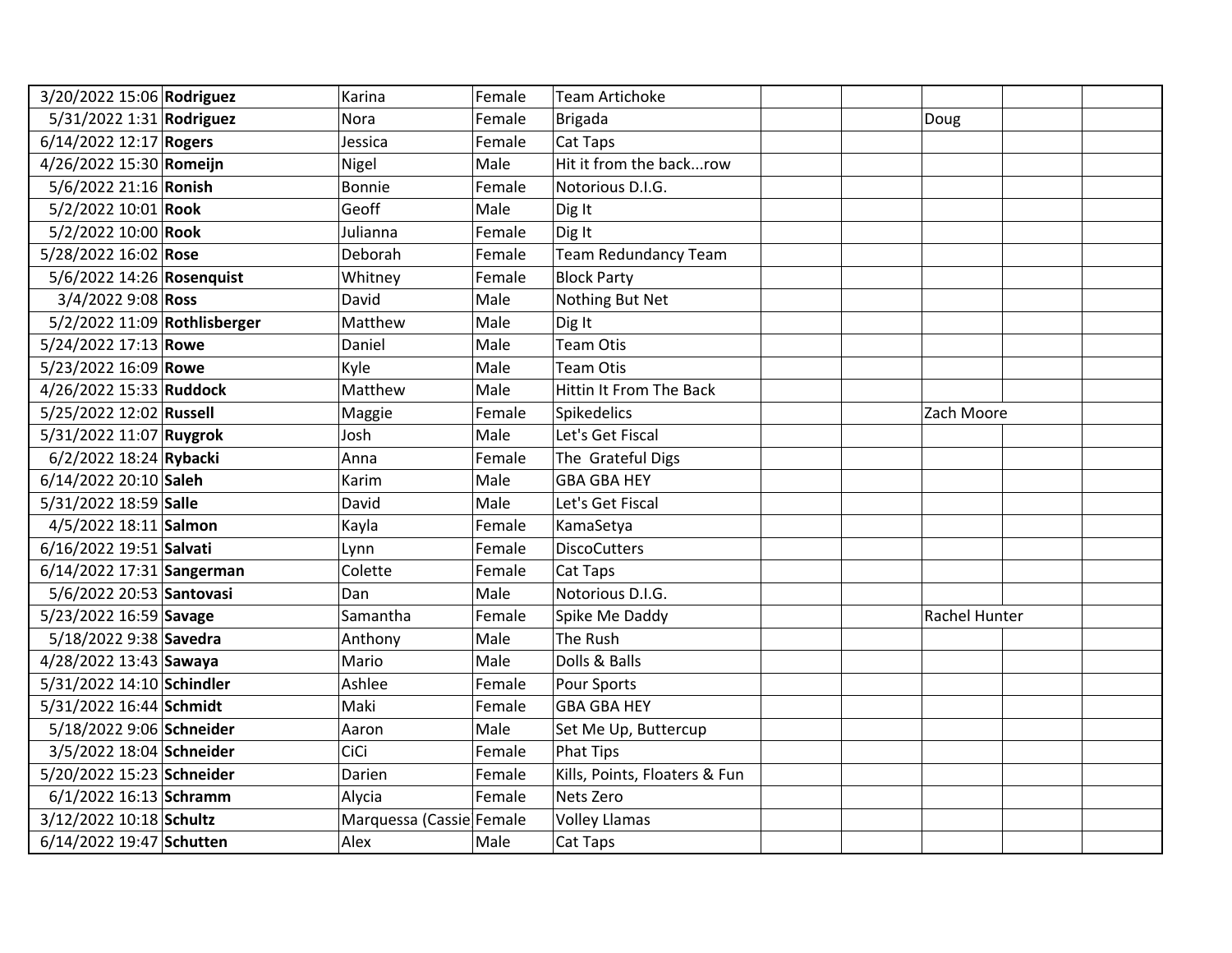| 4/22/2022 10:06 Schwartz     | <b>Brandon</b> | Male   | <b>Already Sweaty</b>               |                          |                               |              |
|------------------------------|----------------|--------|-------------------------------------|--------------------------|-------------------------------|--------------|
| 5/12/2022 10:26 Scolarici    | Tim            | Male   | <b>Crushing Terrell</b>             |                          |                               |              |
| 6/7/2022 13:50 Seager        | Matthew        | Male   | Nets Zero                           |                          |                               | Amber Bibeau |
| 4/20/2022 13:27 Semple       | William        | Male   | <b>IntheNET Trolls</b>              |                          |                               |              |
| 6/1/2022 13:10 Shaiukova     | Anastasia      | Female | Nets Zero                           |                          |                               |              |
| 4/9/2022 17:45 Shankaran     | Akash          | Male   | Nothing But Net                     |                          |                               |              |
| 5/31/2022 10:06 Shapley      | John           | Male   | Kills, Points, Floaters & Fun       |                          |                               |              |
| 4/5/2022 2:53 Shechtman      | Eli            | Male   | Set It and Forget It                | <b>Touch Grass</b>       |                               |              |
| 4/15/2022 10:19 Shellabarger | Sam            | Male   | MilliHitters                        |                          |                               |              |
| 5/28/2022 18:47 Shepherd     | Jesse          | Male   | The Lawn Ornaments                  |                          |                               |              |
| 5/20/2022 15:03 Sherpa       | William        | Male   | Kills, Points, Floaters & Fun       |                          |                               |              |
| 4/8/2022 12:40 Shibatsuji    | Reo            | Male   | Beers, Blocks, Battlestar Galactica |                          |                               |              |
| 6/7/2022 19:35 Shioyama      | Elaine         | Female | 2 Legit 2 Hit                       |                          |                               |              |
| 3/12/2022 19:01 Shioyama     | Evan           | Male   | Mud Wasps                           | 2 Legit 2 Hit            |                               |              |
| 5/18/2022 22:50 Shioyama     | George         | Male   | 2 Legit 2 Hit                       |                          |                               |              |
| 5/25/2022 18:20 Shioyama     | lan            | Male   | Nothing But Net                     |                          |                               |              |
| 3/12/2022 19:44 Shioyama     | Lindsey        | Female | Mud Wasps                           |                          |                               |              |
| 6/1/2022 13:15 Shore         | Jacob          | Male   | Nets Zero                           |                          |                               |              |
| 3/13/2022 7:02 Siegfried     | Kent           | Male   | <b>TeamWorks</b>                    |                          |                               |              |
| 5/31/2022 17:25 Sim          | Christina      | Female | Spike It Like It's Hot!             |                          |                               |              |
| 5/3/2022 15:25 Simchuk       | Sarah          | Female | The Grateful Digs                   |                          |                               |              |
| 4/6/2022 9:43 Simon          | Jacquelyn      | Female | KamaSetya                           |                          |                               |              |
| 6/1/2022 9:47 Simon          | Jacquelyn      | Female | KamaSetya                           |                          |                               | Jeff Kapsner |
| 4/12/2022 19:50 Sisco        | Andrea         | Female | THE SLAMILY                         |                          |                               |              |
| 5/6/2022 17:48 Skalka        | Emily          | Female | Dig It                              |                          |                               |              |
| 5/21/2022 12:04 Slager       | Lauren         | Female | ? (Don't have a team yet)           |                          |                               |              |
| 3/13/2022 16:17 Slaugh       | Eric           | Male   | <b>Team Happy</b>                   |                          | Mickey MoSet Me Up, Buttercup |              |
| 5/31/2022 11:26 Slothower    | Sarah          | Female | Hit it from the backrow             |                          |                               |              |
| 5/28/2022 18:06 Smith        | Alissa         | Female | Eatin' Ace                          |                          |                               |              |
| 5/26/2022 17:32 Smith        | Diana          | Female | Mickey Mouse Club                   | <b>Space Raptors</b>     |                               |              |
| 5/20/2022 16:46 Smith        | Kelly          | Male   | Let's Get Fiscal                    |                          |                               |              |
| 5/3/2022 12:54 Smith         | Mitchell       | Male   | The Grateful Digs                   |                          |                               |              |
| 5/23/2022 20:50 Smith        | Victoria       | Female | Call Before You Dig                 |                          |                               |              |
| 3/4/2022 9:55 Snell          | Keith          | Male   | Nothing But Net                     | <b>Screaming Ninnies</b> |                               |              |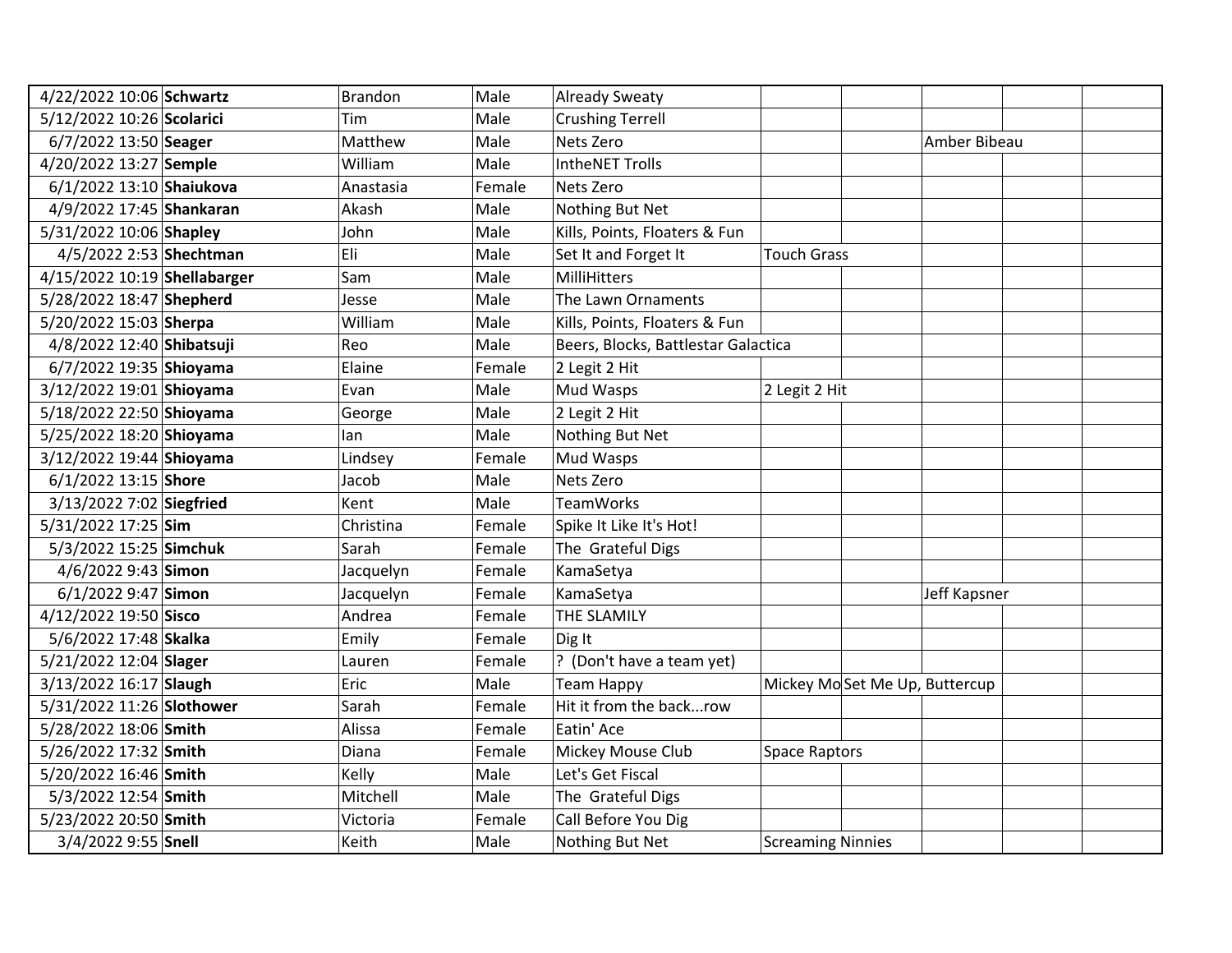| 5/9/2022 16:58 Snyder     |                                   | Casie           | Female | Indecisive                |               |  |
|---------------------------|-----------------------------------|-----------------|--------|---------------------------|---------------|--|
| 5/27/2022 18:26 Sohng     |                                   | Hee Yon         | Female | Notorious D.I.G.          | Dan Gulotta   |  |
| 4/3/2022 17:57 Sorrick    |                                   | Paul            | Male   | Set It and Forget It      |               |  |
| 4/27/2022 22:17 Spangler  |                                   | Amy             | Female | <b>Bump Set Beer</b>      |               |  |
| 5/24/2022 15:10 Speltz    |                                   | Oliver          | Male   | MilliHitters              |               |  |
| 5/31/2022 11:09 Spencer   |                                   | Laura           | Female | Setters of Catan          |               |  |
| 6/9/2022 17:54 Sprague    |                                   | Allie           | Female | Let's Get Fiscal          |               |  |
| 5/27/2022 13:00 Stalker   |                                   | Kyle            | Male   | Mickey Mouse Club         |               |  |
| 3/7/2022 18:59 Steele     |                                   | Kevin           | Male   | <b>Spiny Bumpsuckers</b>  |               |  |
| 5/31/2022 18:37 Steidl    |                                   | <b>Niklas</b>   | Male   | ? (Don't have a team yet) |               |  |
| 3/12/2022 23:19 Steiger   |                                   | Katie           | Female | SO HAWT                   |               |  |
| 3/12/2022 23:20 Steiger   |                                   | Taylor          | Male   | <b>SO HAWT</b>            |               |  |
| 5/27/2022 10:46 Stevenson |                                   | Hannah          | Female | We Dig Your Balls         |               |  |
| 5/20/2022 12:34 Stewart   |                                   | Ava             | Female | Let's Get Fiscal          |               |  |
| 5/27/2022 17:17 Stewart   |                                   | <b>Brittany</b> | Female | <b>Individuals Team</b>   |               |  |
| 5/27/2022 15:07 Stine     |                                   | Carolyn         | Female | Spikedelics               |               |  |
| 5/19/2022 18:13 Stofanak  |                                   | Gregory         | Male   | MilliHitters              |               |  |
| 3/8/2022 10:08 Stolmeier  |                                   | Sam             |        | <b>Ballvaries</b>         |               |  |
| 4/6/2022 18:05 Stone      |                                   | Christina       | Female | Set It and Forget It      |               |  |
| 3/9/2022 23:40 Strand     |                                   | <b>Brian</b>    | Male   | Hits & Giggles            |               |  |
| 4/7/2022 21:18 Strick     |                                   | Allison         | Female | <b>Bumpin' Uglies</b>     |               |  |
| 4/7/2022 23:24 Strick     |                                   | John            | Male   | <b>Bumpin' Uglies</b>     |               |  |
| 6/14/2022 16:48 stromberg |                                   | michael         | Male   | Cat Taps                  |               |  |
| 5/9/2022 15:47 Stroud     |                                   | Will            | Male   | Indecisive                |               |  |
| 6/9/2022 10:31 Summers    |                                   | Lily            | Female | <b>Crushing Terrell</b>   |               |  |
| 5/31/2022 10:34 Sung Woo  |                                   | Tim             | Male   | <b>Touch Grass</b>        | Eli S.        |  |
| 3/6/2022 16:08 Suzuki     |                                   | Norman          | Male   | <b>TeamWorks</b>          |               |  |
| 5/30/2022 12:46 Swabb     |                                   | Kory            | Female | Team Redundancy Team      |               |  |
| 3/12/2022 20:10 Sweeney   |                                   | Amanda          | Female | Mud Wasps                 | Evan Shioyama |  |
| $6/1/2022$ 1:51 Tanzil    |                                   | Dania           | Female | <b>Ballvaries</b>         |               |  |
| 3/4/2022 22:18 Thompson   |                                   | <b>Brady</b>    | Male   | <b>SO HAWT</b>            |               |  |
| 3/4/2022 22:19 Thompson   |                                   | Kelsey          | Female | <b>SO HAWT</b>            |               |  |
| 3/13/2022 14:29 Thompson  |                                   | Natalie         | Female | <b>SO HAWT</b>            |               |  |
|                           | 5/23/2022 12:24 Thornton-Dunwoody | Alexander       | Male   | Dolls & Balls             |               |  |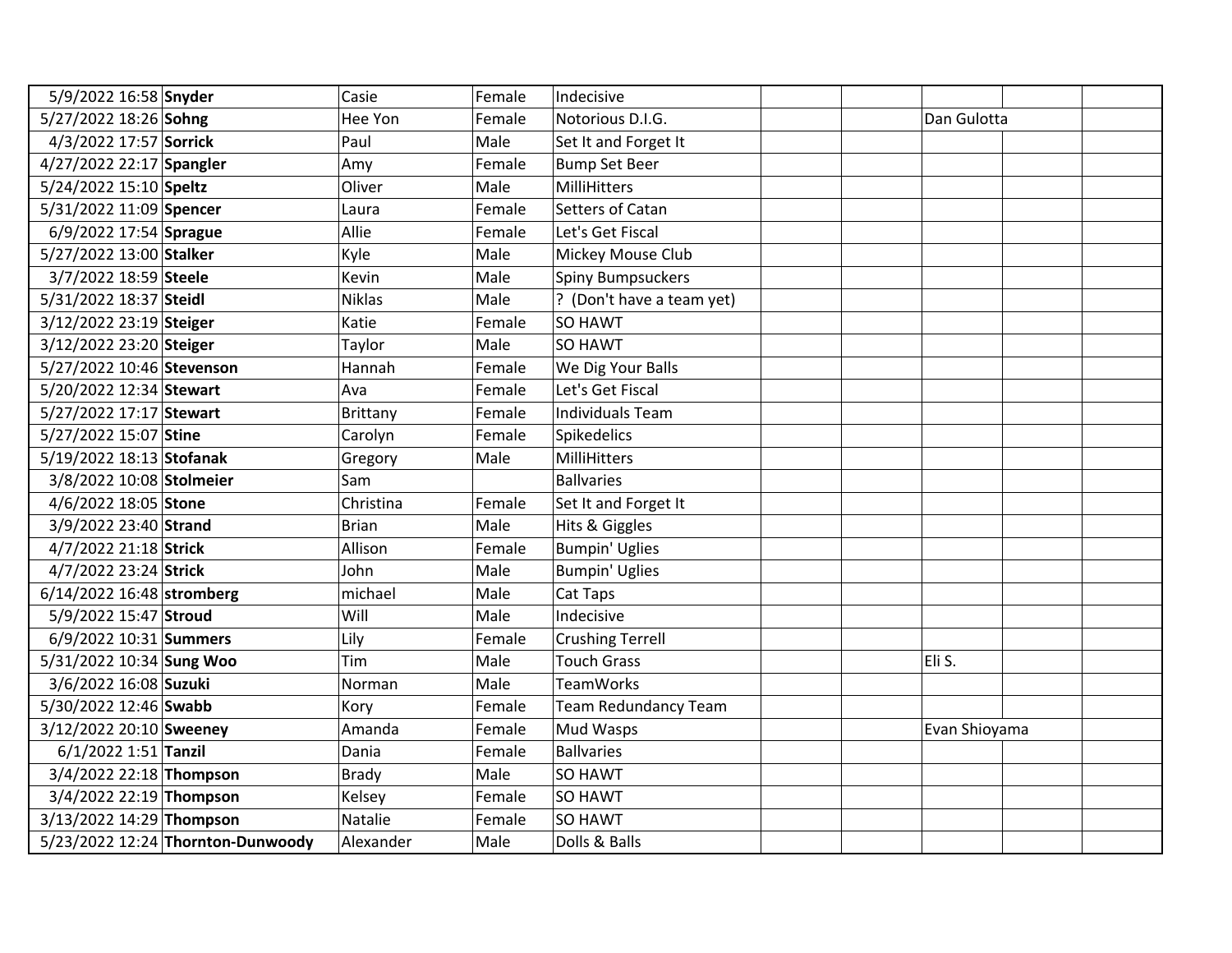| 3/4/2022 10:23 Timmins-Schiffman | Emma            | Female | <b>Spiny Bumpsuckers</b>            |                |                      |              |
|----------------------------------|-----------------|--------|-------------------------------------|----------------|----------------------|--------------|
| 5/31/2022 23:46 Tjong            | Rudy            | Male   | Please Dink Responsibly             |                |                      |              |
| 6/23/2022 15:32 Tocher           | Caroline        | Female | MilliHitters                        |                |                      |              |
| 4/8/2022 12:22 Todd              | Ben             | Male   | Beers, Blocks, Battlestar Galactica |                |                      |              |
| 5/30/2022 23:08 Toh              | Maxine          | Female | Volleybeans                         |                |                      |              |
| 4/26/2022 11:55 Torres           | Omar            | Male   | IntheNET Trolls                     |                |                      |              |
| 4/25/2022 17:57 TOVES            | <b>VINCE</b>    | Male   | <b>Bam Bam</b>                      |                |                      |              |
| 6/1/2022 10:14 Tprres            | Omar            | Male   | <b>IntheNET Trolls</b>              |                |                      |              |
| 4/7/2022 17:13 Tram              | <b>Nick</b>     | Male   | <b>Bumpin' Uglies</b>               |                |                      |              |
| 5/30/2022 18:34 Tramp            | Julie           | Female | Spike Me Daddy                      |                |                      |              |
| 4/26/2022 16:54 Tran             | Daniel          | Male   | <b>Individuals Team</b>             |                |                      |              |
| 5/24/2022 18:08 Travis           | Aaron           | Male   | <b>Flawlessly Salted</b>            |                |                      | Dan Corcoran |
| 5/24/2022 18:05 Travis           | Grace           | Female | <b>Flawlessly Salted</b>            |                |                      |              |
| 5/2/2022 21:58 Traynor           | David           | Male   | Riker's Beard                       |                |                      |              |
| 5/2/2022 22:00 Traynor           | Jennifer        | Female | Riker's Beard                       |                |                      |              |
| 5/2/2022 22:02 Traynor           | Jessalynn       | Female | Riker's Beard                       |                |                      |              |
| 5/2/2022 21:59 Traynor           | Krista          | Female | Riker's Beard                       |                |                      |              |
| 5/3/2022 14:42 Trejo             | Martin          | Male   | The Grateful Digs                   |                |                      |              |
| 3/13/2022 12:55 Turner           | Aaron (Lorenzo) | Male   | How I Set Your Mother               | Spike Me Daddy |                      |              |
| 4/20/2022 13:02 Uehlin           | Monika          | Female | <b>IntheNET Trolls</b>              |                |                      |              |
| 5/11/2022 21:39 Ulberg           | Erik            | Male   | <b>Bump Set Bump</b>                |                |                      |              |
| 5/9/2022 13:49 Untereker         | <b>Bradford</b> | Male   | <b>Serving Cerveza</b>              |                |                      |              |
| 5/20/2022 12:26 Uruu             | Anne            | Female | Let's Get Fiscal                    |                |                      |              |
| 5/3/2022 12:27 Valluzzi          | Sarah           | Female | The Grateful Digs                   |                |                      |              |
| 6/15/2022 23:32 Van den Dyssel   | Jared           | Male   | <b>Stunt Squirrels</b>              |                |                      |              |
| 4/28/2022 15:16 Van Stone        | Jayna           | Female | Nothing But Net                     |                | Volleybean Order Up! |              |
| 5/30/2022 17:50 Van Stone        | Jayna           | Female | Volleybeans                         | Order Up!      |                      |              |
| 5/28/2022 17:16 Vander Haak      | Chris           | Male   | <b>GBA GBA HEY</b>                  |                |                      |              |
| 3/7/2022 11:23 Vazquedz          | Jose            | Male   | Purple Mush                         |                |                      |              |
| 5/31/2022 17:22 Vazquez          | Jose            | Male   | <b>Individuals Team</b>             |                |                      |              |
| 5/31/2022 13:29 Verastegui       | Monica          | Female | That's What She Set (summer)        |                |                      |              |
| 3/16/2022 13:59 Victory          | Shannon         | Female | <b>Team Clark Nuber</b>             |                |                      |              |
| 5/17/2022 12:59 Vierela          | Mariya          | Female | <b>IntheNET Trolls</b>              |                |                      |              |
| 6/2/2022 20:23 Vogeli            | Owen            | Male   | ? (Don't have a team yet)           |                |                      |              |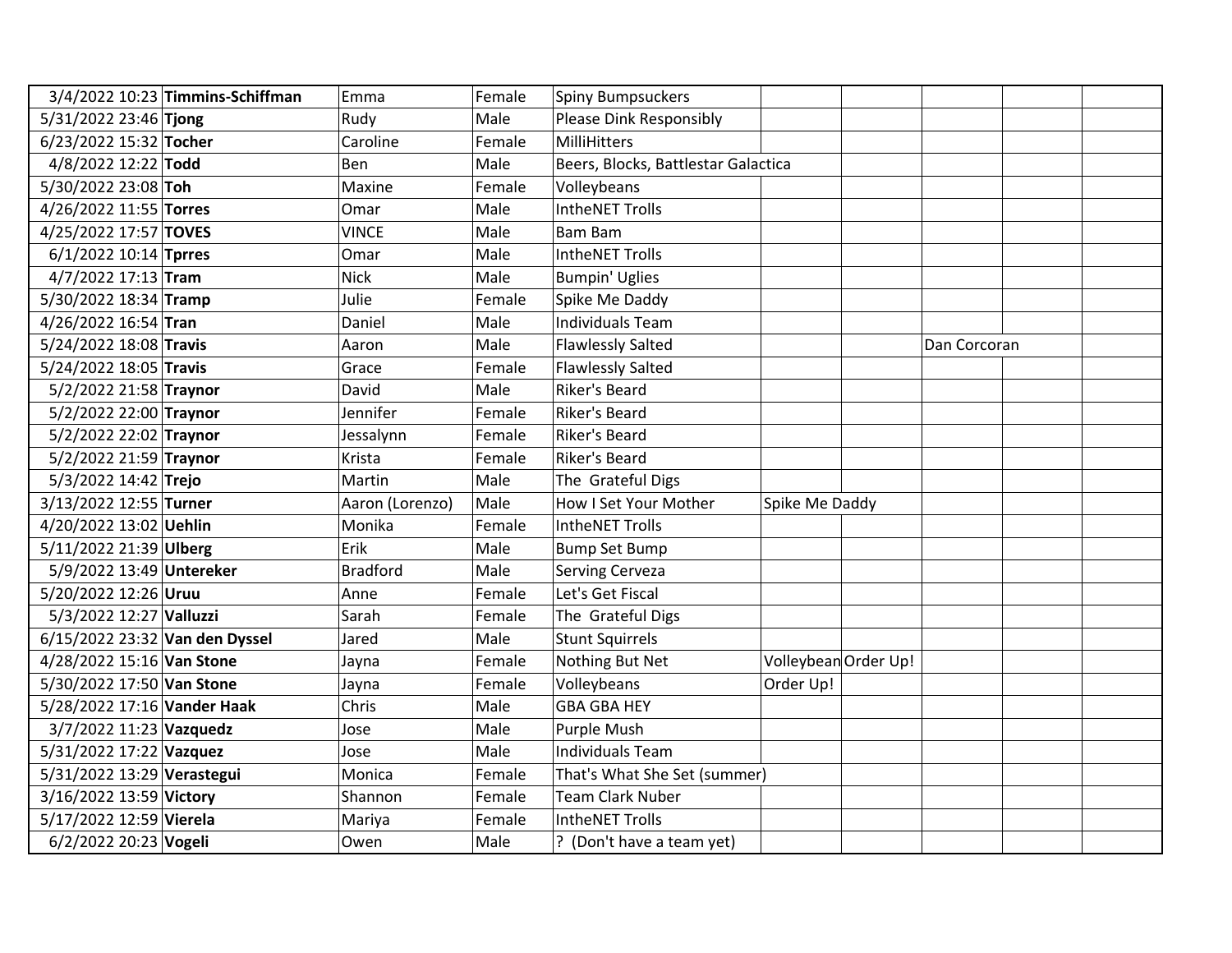| 3/10/2022 14:33 Vu       | Jen            | Female | <b>Volley Llamas</b>        |                 |                       |                |  |
|--------------------------|----------------|--------|-----------------------------|-----------------|-----------------------|----------------|--|
| $6/1/2022$ 10:12 Vu      | Minh           | Male   | <b>IntheNET Trolls</b>      |                 |                       |                |  |
| 3/12/2022 16:10 Vu       | Ryan           | Male   | <b>Volley Llamas</b>        |                 |                       |                |  |
| 3/13/2022 14:13 Vuong    | Chandler       | Male   | How I Set Your Mother       |                 |                       |                |  |
| 5/30/2022 14:20 Wagemans | Taylor         | Male   | Setters of Catan            |                 |                       |                |  |
| 5/25/2022 22:54 Wai      | Alison         | Female | Riker's Beard               |                 |                       |                |  |
| 5/25/2022 22:55 Wai      | Nathaniel      | Male   | Riker's Beard               |                 |                       |                |  |
| 5/25/2022 22:54 Wai      | Philip         | Male   | Riker's Beard               |                 |                       |                |  |
| 6/6/2022 11:09 Wakou     | Eleanor        | Female | Mahlum Mayhem               |                 |                       |                |  |
| 3/7/2022 14:40 walentin  | brittany       | Female | <b>Volley Llamas</b>        |                 |                       |                |  |
| 3/12/2022 17:35 Walentin | <b>Travis</b>  | Male   | <b>Volley Llamas</b>        |                 |                       |                |  |
| 3/18/2022 13:25 Walker   | Robin          | Female | ? (Don't have a team yet)   |                 |                       |                |  |
| 5/26/2022 13:53 Walker   | Robin          | Female | <b>Bump n Brew</b>          |                 |                       |                |  |
| 5/31/2022 12:48 Wang     | Hilary         | Female | Volleybeans                 | Order Up!       |                       |                |  |
| 5/30/2022 23:59 Wang     | Wilson         | Male   | Hits Don't Lie              |                 |                       |                |  |
| 5/22/2022 12:57 Ware     | Robin          | Female | Nothing But Net             |                 |                       |                |  |
| 3/8/2022 0:29 Watanabe   | Nikki          | Male   | <b>Phat Tips</b>            |                 |                       |                |  |
| 5/8/2022 19:59 Watson    | Noreen         | Female | Notorious D.I.G.            |                 |                       |                |  |
| 6/8/2022 9:45 Weiheld    | Max            | Male   | <b>Flawlessly Salted</b>    |                 |                       |                |  |
| 5/25/2022 20:49 Weiler   | Kelly          | Female | <b>Team Redundancy Team</b> |                 |                       |                |  |
| 5/26/2022 14:15 Weiler   | Kelly          | Female | <b>Team Redundancy Team</b> |                 |                       |                |  |
| 5/31/2022 17:45 Welsh    | Victoria       | Female | Spike It Like It's Hot!     |                 |                       | Christine Chan |  |
| 6/1/2022 19:23 Wery      | Robert         | Male   | <b>Touch Grass</b>          |                 |                       |                |  |
| 3/27/2022 1:22 West      | Todd           | Male   | Shave Ice                   | Jupe Jupe       | Geezers, ScAndrew Liu |                |  |
| 5/25/2022 17:32 Westen   | Pia            | Female | The Lawn Ornaments          |                 |                       |                |  |
| 5/31/2022 10:58 Whelan   | <b>Bridget</b> | Female | THE SLAMILY                 |                 |                       |                |  |
| 6/23/2022 15:26 Wick     | Caroline       | Female | MilliHitters                |                 |                       |                |  |
| 4/8/2022 12:39 Wicklund  | Andrew         | Male   | Sugar & Spike               |                 |                       |                |  |
| 4/21/2022 11:10 Wicklund | Andrew         | Male   | Call Before You Dig         | Sugar & Spike   |                       |                |  |
| 5/11/2022 12:12 Wignall  | Zachary        | Male   | <b>Falling Down</b>         |                 |                       |                |  |
| 4/28/2022 16:52 Wilde    | Quintin        | Male   | <b>Already Sweaty</b>       | The Volleydolls |                       |                |  |
| 6/2/2022 18:27 Williams  | Alex           | Male   | 2 Legit 2 Hit               |                 |                       |                |  |
| 5/31/2022 12:15 Williams | Amy            | Female | <b>Falling Down</b>         |                 |                       |                |  |
| 5/31/2022 0:47 Williams  | Colin          | Male   | <b>Team Redundancy Team</b> |                 |                       |                |  |